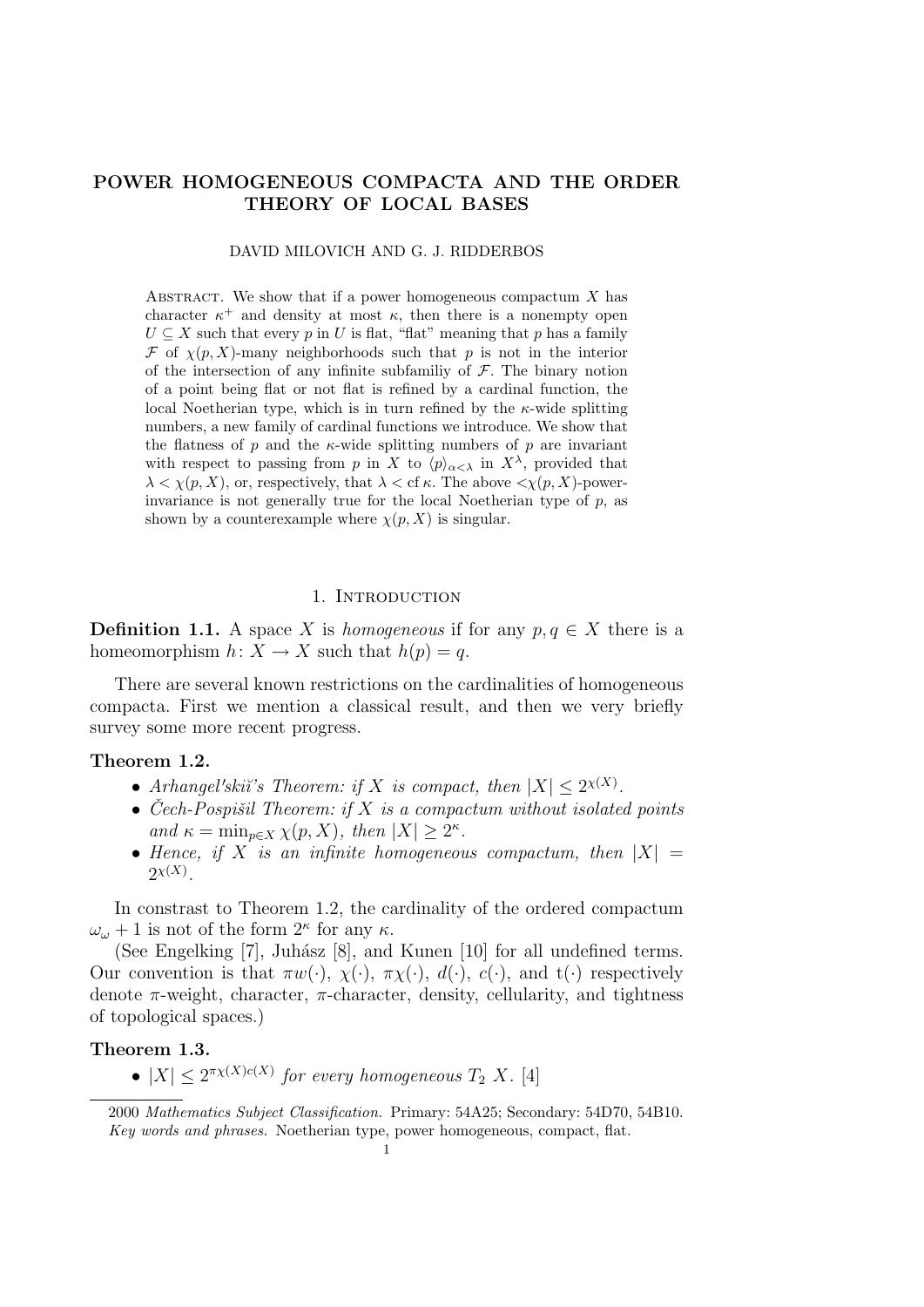- $|X| \leq 2^{t(X)}$  for every homogeneous compactum X. [24]
- $|X| \leq 2^{c(X)}$  for every  $T_5$  homogeneous compactum X. [13]

In contrast,  $|\beta N| = 2^{2^N}$  despite  $\beta N$  being compact and having countable  $\pi$ -weight.

Despite the above knowledge (and much more), many important questions about homogeneous compacta remain open. See Van Mill [14] and Kunen [9] to survey these questions. For example, Van Douwen's Problem asks whether there is a homogeneous compactum X with  $c(X) > 2^{\aleph_0}$ . This question is open in all models of ZFC, and has been open for several decades. (A more general version of this question, also open, asks whether every compactum is a continuous image of a homogeneous compactum.) Milovich [15] connected Van Douwen's Problem with the order theory of local bases through the next theorem. We include a short proof for the reader's convenience.

### Definition 1.4.

- A preordered set  $\langle P, \leq \rangle$  is  $\kappa$ -founded  $|\{q \in P : q \leq p\}| < \kappa$  for all  $p \in P$ .
- A preordered set  $\langle P, \leq \rangle$  is  $\kappa^{\rm op}-like$  if  $|\{q \in P : q \geq p\}| < \kappa$  for all  $p \in P$ .
- Unless indicated otherwise, families of sets are assumed to be ordered by inclusion.
- For any point  $p$  in a space  $X$ , the local Noetherian type of  $p$  in  $X$ , or  $\chi \text{Nt}(p, X)$ , denotes the least infinite cardinal  $\kappa$  for which p has a  $\kappa^{\text{op}}$ -like local base in X.
- The local Noetherian type of X, or  $\chi(\text{Nt}(X))$ , denotes

$$
\sup_{p \in X} \chi \text{Nt}(p, X).
$$

• The Noetherian type of X, or  $Nt(X)$ , denotes the least infinite cardinal  $\kappa$  such that X has a  $\kappa^{\text{op}}$ -like base.

Malykhin, Peregudov, and Šapirovski studied the properties  $\aleph_1 \geq \text{Nt}(X)$ and  $Nt(X) = N_0$  in the 1970s and 1980s (see, e.g., [11, 18]). Peregudov introduced Noetherian type in 1997 [17]. Bennett and Lutzer rediscovered the property  $Nt(X) = N_0$  in 1998 [3]. In 2008, Milovich introduced local Noetherian type [15].

**Lemma 1.5** ([15, Lemma 2.4]). Every preordered set P has a cofinal subset that is  $|P|$ -founded. Likewise, every family U of open sets has a dense  $|\mathcal{U}|^{op}\text{-}like subfamily. Hence, \chi(\mathcal{N}(p, X) \leq \chi(p, X) \text{ for all points } p \text{ in spaces }$ X.

**Lemma 1.6** ([15, Lemma 3.20]). If X is a compactum such that  $\chi(X) =$  $\pi \chi(p, X)$  for all  $p \in X$ , then  $\chi \text{Nt}(p, X) = \omega$  for some  $p \in X$ .

**Theorem 1.7** ([15, Theorem 1.7]). Assuming GCH, if X is a homogeneous compactum, then  $\chi \text{Nt}(X) \leq c(X)$ .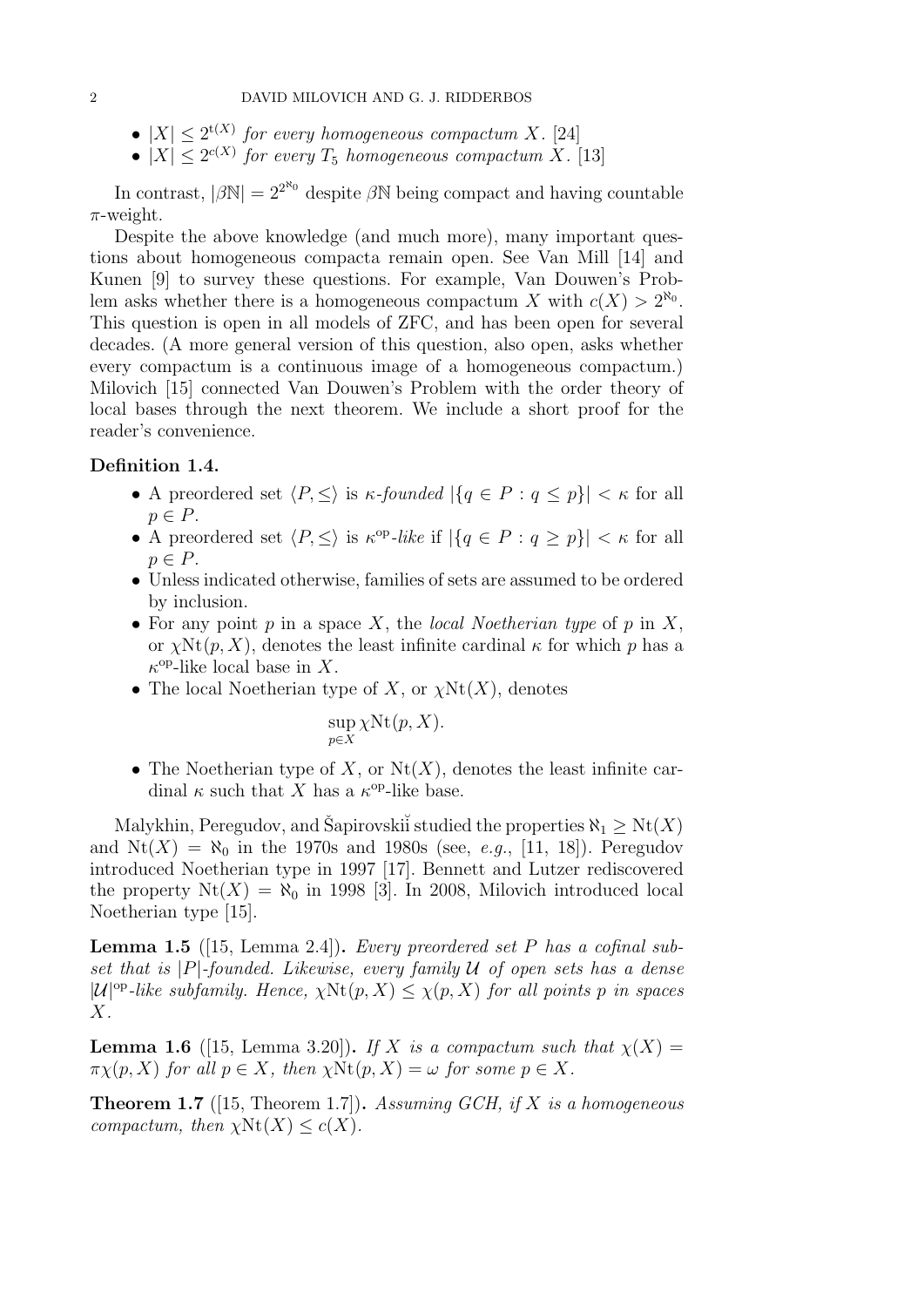*Proof.* Let  $X$  be a homogeneous compactum; we may assume  $X$  is infinite. By Theorem 1.3,  $|X| \leq 2^{\pi \chi(X)c(X)}$ . Since  $|X| = 2^{\chi(X)}$  by Theorem 1.2, we have  $\chi(X) \leq \pi \chi(X)c(X)$  by GCH. If  $\pi \chi(X) = \chi(X)$ , then  $\chi(\chi) = \omega$ by Lemma 1.6. Hence, we may assume  $\pi \chi(X) < \chi(X)$ ; hence,  $\chi \text{Nt}(X)$  <  $\chi(X) \leq c(X)$  by Lemma 1.5.

Therefore, if, for example, someone proved that there were a model of  $ZFC + GCH$  with a homogeneous compactum in which some (equivalently, every) point p had a local base B such that  $\langle B, \supseteq \rangle$  is isomorphic to  $\omega \times \omega_1 \times \omega_2$ with the product order  $(\omega \times \omega_2)$  would work just as well, then this space would be a consistently existent counterexample for Van Douwen's Problem. Indeed,  $\omega \times \omega_1 \times \omega_2$  is not N<sub>1</sub>-founded and every other local base at p would, by [15, Lemma 2.21], be sufficiently similar (more precisely, Tukey equivalent) to  $\omega \times \omega_1 \times \omega_2$  so as to be also not  $\aleph_1$ -founded. Therefore, Theorem 1.7 implies that the cellularity of such a space would be at least  $\aleph_2$ .

For example, lexicographically order  $X_0 = 2^{\omega}$ ,  $X_1 = 2^{\omega_1}$ , and  $X_2 = 2^{\omega_2}$ , and then form the product  $X = \prod_{i \leq 3} X_i$ . The space X is compact and every point in X has a local base of type  $\omega \times \omega_1 \times \omega_2$ . However, X is not homogeneous because there are points  $p_0, p_1, p_2 \in X$  such that  $\pi \chi(p_i, X) =$  $\aleph_i$  for all  $i < 3$ . It is not clear whether this obstruction to homogeneity can be bypassed with a more clever example, but Arhangel'skiı̆<sup>[1]</sup> has shown that if a product of linearly ordered compacta is homogeneous, then every factor is first countable.

Also in [15], a mysterious correlation between the Noetherian types and the cellularities of the known homogeneous compacta is proven. Briefly, every known homogeneous compactum is a continuous image of a product of compacta each with weight at most  $2^{\aleph_0}$ . Every (known or unknown) homogeneous compactum X that is such a continuous image satisfies  $c(X) \leq 2^{\aleph_0}$ ,  $\chi(\text{Nt}(X)) \leq 2^{\aleph_0}$ , and  $\text{Nt}(X) \leq (2^{\aleph_0})^+$ . An important question is whether this correlation has a deep reason, or is merely a coincidence born of ignorance of more exotic homogeneous compacta.

Another curiosity is that although the lexicographic ordering of  $2^{\omega \cdot \omega}$  is a homogeneous compactum with cellularity  $2^{\aleph_0}$  (see [12]), and the doublearrow space is a homogeneous compactum with Noetherian type  $(2^{\aleph_0})^+$  (see [15, Example 2.25] or [17]), every known example of a homogeneous compactum X (in any model of ZFC) actually satisfies  $\chi \text{Nt}(X) = \omega$  (see [15, Observation 1.4]). In other words, all known homogeneous compacta are flat.

**Definition 1.8.** We say that a point p in a space X is flat if  $\chi \text{Nt}(p, X) = \omega$ . We say that X is flat if  $\chi \text{Nt}(X) = \omega$ .

Theorem 2.22 says that p is flat in X if and only if  $\langle p \rangle_{i \in I}$  is flat in  $X^I$  for all sets I. Moreover, Theorem 2.26 implies that X is flat if and only if  $X^{\omega}$ is flat. On the other hand, Example 2.14 shows that for every uncountable cardinal  $\lambda$ , there is a non-flat compactum X such that  $\lambda < \text{cf}(\chi(X))$  and  $X^{\lambda}$  is flat.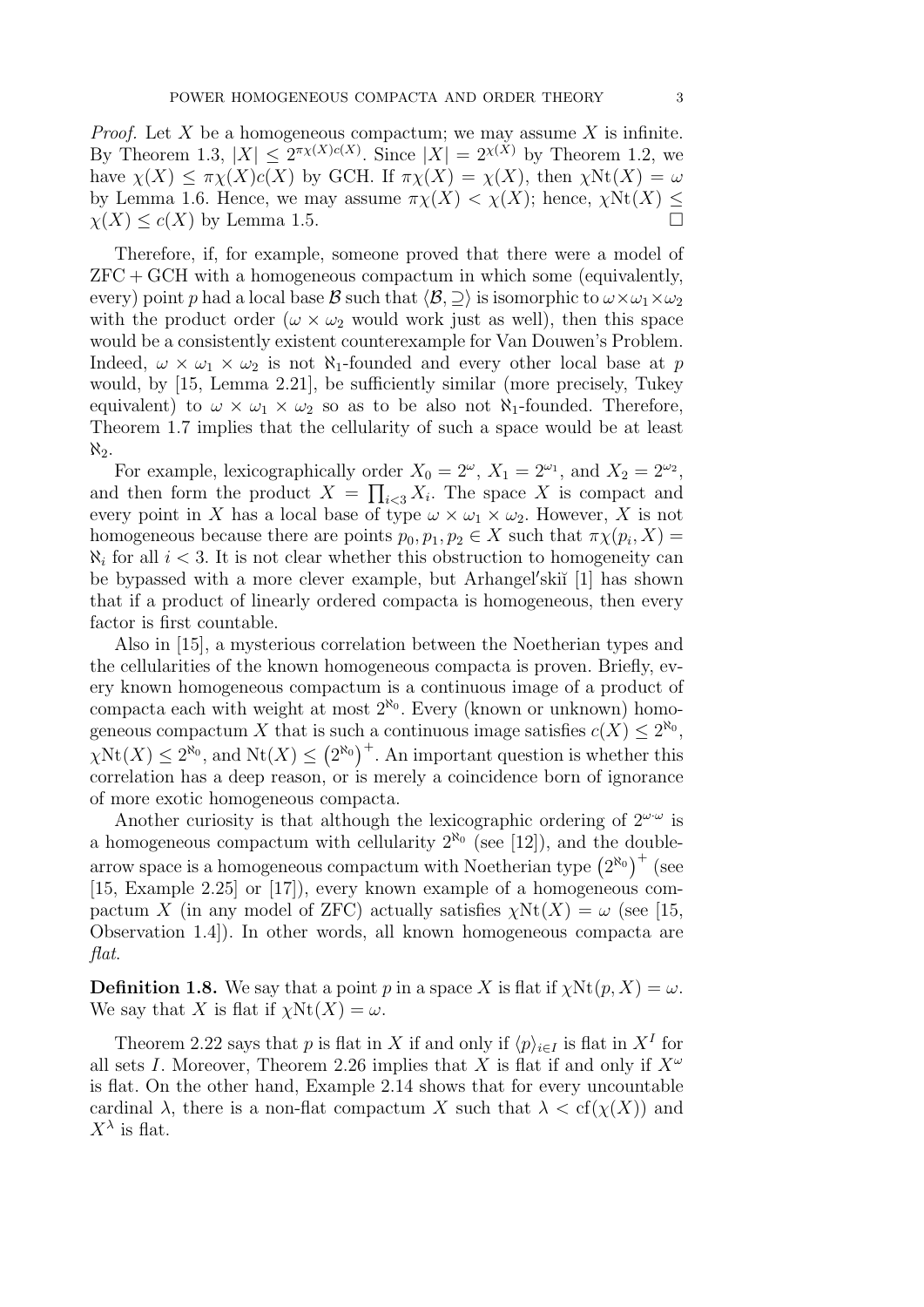To the best of the authors' knowledge, all known power homogeneous compacta are also flat.

**Definition 1.9** ([5]). A space is power homogeneous if some (nonzero) power of it is homogeneous.

There are many inhomogeneous, power homogeneous compacta. For example, Dow and Pearl  $[6]$  proved that if X is any first countable, zero dimensional compactum, then  $X^{\omega}$  is homogeneous. Nevertheless, homogeneity casts a long shadow over the class of power homogeneous spaces. In particular, Van Douwen's Problem is still open if "homogeneous" is replaced by "power homogeneous." Moreover, many theorems about homogeneous compacta have been shown to hold when "homogeneous" is replaced by "power homogeneous." For example, see [13], as well as the more recent papers cited in the theorem below.

#### Theorem 1.10.

- $|X| \leq 2^{\pi_X(X)c(X)}$  for every power homogeneous Hausdorff X. [4]
- $|X| \leq 2^{t(X)}$  for every power homogeneous compactum X. [2]
- $|X| \leq 2^{c(X)}$  for every  $T_5$  homogeneous compactum X [20]
- $|X| \leq d(X)^{\pi_X(X)}$  for every power homogeneous Hausdorff X. [19]

Theorem 1.3's cardinality bound of  $2^{\pi \chi(X)c(X)}$  was used in the proof of Theorem 1.7, so it is natural to ask to what extent Theorem 1.7 is true of power homogeneous compacta, which satisfy the same cardinality bound. Specifically, assuming GCH, do all power homogeneous compacta X satisfy  $\chi \text{Nt}(X) \leq c(X)$ , or at least  $\chi \text{Nt}(X) \leq d(X)$ ? Section 3 presents a partial positive answer to the last question. We show that if  $d(X) < \text{cf } \chi(X) = \max_{p \in X} \chi(p, X)$ , then there is a nonempty open  $U \subseteq X$ such that  $\chi \text{Nt}(p, X) = \omega$  for all  $p \in U$ . (Note that  $\chi \text{Nt}(X) \leq \chi(X)$ .)

Before we can begin Section 3, we must first introduce some more precise order-theoretic cardinal functions, the  $\kappa$ -wide splitting numbers.

### Definition 1.11.

- Given a space X and  $E \subseteq X$ , let int E denote the interior of E in  $X$ .
- A sequence  $\langle U_i \rangle_{i \in I}$  of neighborhoods of a point p in a space X is  $\lambda$ -splitting at p if, for all  $J \in [I]^{\lambda}$ , we have  $p \notin \text{int} \bigcap_{j \in J} U_j$ .
- Likewise, a family  $\mathcal F$  of neighborhoods of p is  $\lambda$ -splitting at p if  $p \notin \text{int} \bigcap \mathcal{E}$  for all  $\mathcal{E} \in [\mathcal{F}]^{\lambda}$ .
- Given an infinite cardinal  $\kappa$  and a point p in a space X, let the  $\kappa$ -wide splitting number of p in X, or split<sub> $\kappa$ </sub> $(p, X)$ , denote the least  $\lambda$  such that there exists a  $\lambda$ -splitting sequence  $\langle U_{\alpha}\rangle_{\alpha\leq\kappa}$  of neighborhoods of  $p$ .
- Set split<sub> $\zeta_{\kappa}(p, X) = \sup_{\lambda \leq \kappa} \text{split}_{\lambda}(p, X)$ . (Declare split $\zeta_{\omega}(p, X) = \omega$ .)</sub>
- The  $\kappa$ -wide splitting number of X, or split<sub> $\kappa$ </sub>(X), denotes

$$
\sup_{p \in X} \text{split}_{\kappa}(p, X).
$$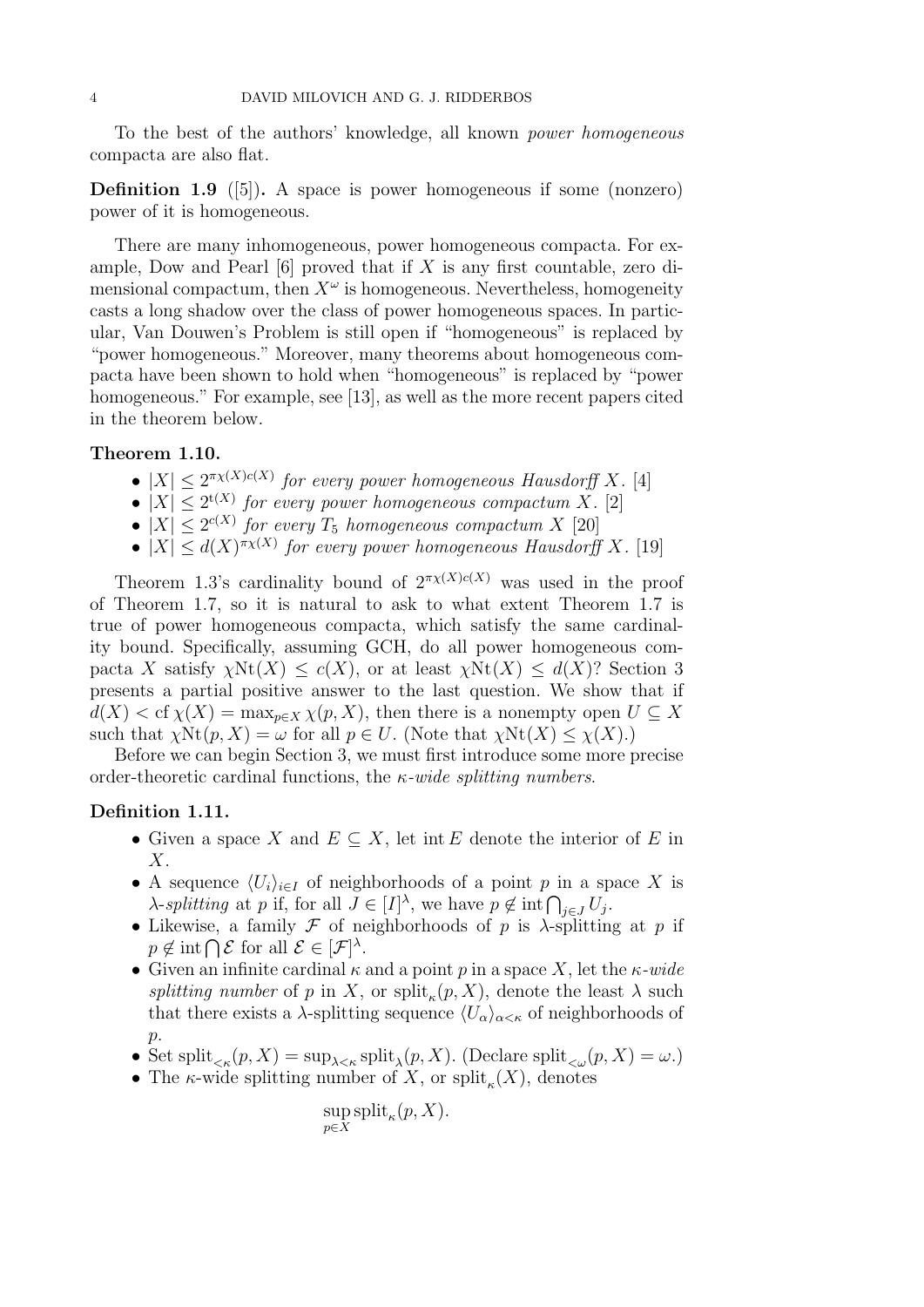Note that if  $\kappa \leq \lambda$ , then  $\text{split}_{\kappa}(p, X) \leq \text{split}_{\lambda}(p, X)$ . Also,  $\kappa^+ \geq \text{split}_{\kappa}(p, X)$ because a  $\kappa$ -long sequence of open sets is vacuously  $\kappa^+$ -splitting at every point.

The  $\kappa$ -wide splitting numbers are relevant because the local Noetherian type of a point p in a space X is also the  $\chi(p, X)$ -wide splitting number of  $p$  in  $X$ :

**Proposition 1.12** ([15, Lemma 5.3]). If  $\kappa = \chi(p, X)$  and p does not have a finite local base, then  $\chi \text{Nt}(p, X) = \text{split}_{\kappa}(p, X)$ .

Thus, if  $\kappa \leq \chi(p, X)$ , then  $\text{split}_{\kappa}(p, X) \leq \chi \text{Nt}(p, X) \leq \chi(p, X)$ .

Section 3 requires some basic knowledge of how the  $\kappa$ -wide splitting numbers are affected by passing from a space X to a power of X. This question is investigated in depth in in Section 2. An oversimplified answer is that the  $\kappa$ -wide splitting number does not change as we pass from smaller powers of X to higher powers of X, except at  $X^{\kappa}$ , and possibly at  $X^{\epsilon \kappa}$ . In fact, the  $\kappa$ -wide splitting number always collapses to  $\omega$  at  $X^{\kappa}$ . If  $\kappa$  is singular, then the  $\kappa$ -wide splitting number might also make a change of form  $\lambda^+$  to  $\lambda$  at  $X^{\text{cf } \kappa}$ .

The least easy (and most novel) results of Section 2 involve limit cardinals. From a purely technical point of view, three examples are the most interesting results of this section.

• Example 2.28 gives a (simultaneous) instance of

$$
\aleph_1 \le \tau = \text{cf}(\chi(p, X)) < \chi(p, X)
$$

and  $\chi(\text{Nt}(p, X) > \chi(\text{Nt}(\langle p \rangle_{\alpha \leq \tau}, X^{\tau}))$  (assuming only ZFC). Theorem 2.26 shows that the condition  $\aleph_1 \leq \tau$  is necessary.

- Example 2.29 shows that as  $\lambda$  increases, the  $\lambda$ -wide splitting number can jump from  $\omega$  to  $\kappa$  at  $\lambda = \kappa$  if  $\kappa$  is strongly inaccessible; Question 2.30 asks if this is possible for merely weakly inaccessible κ.
- Example 2.11 gives an instance of

$$
\chi \mathrm{Nt}(p,X^2) < \min_{i<2} \chi \mathrm{Nt}(p(i),X)
$$

(assuming only ZFC). PFA implies that any instance of this inequality must satisfy  $\chi(p, X^2) \geq \aleph_2$ , but CH implies there is an instance satisfying  $\chi(p, X^2) = \aleph_1$ .  $(\chi(p, X^2) \ge \aleph_1$  is trivially necessary.)

### 2.  $\lambda$ -SPLITTING FAMILIES AND PRODUCTS

**Lemma 2.1.** Suppose  $f: X \to Y$  and  $p \in X$  and f is continuous at p and open at p. We then have  $\text{split}_{\kappa}(p, X) \leq \text{split}_{\kappa}(f(p), Y)$  for all  $\kappa$ .

*Proof.* Set  $\lambda = \text{split}_\kappa(f(p), Y)$  and let  $\langle V_\alpha \rangle_{\alpha \leq \kappa}$  be a  $\lambda$ -splitting sequence of neighborhoods of  $f(p)$ . For each  $\alpha < \kappa$ , let  $U_{\alpha} = f^{-1}[V_{\alpha}]$ . Suppose  $I \in [\kappa]^\lambda$ . We then have  $f(p) \notin \text{int} \bigcap_{\alpha \in I} V_\alpha$ . If  $p \in \text{int} \bigcap_{\alpha \in I} U_\alpha$ , then  $f(p) \in$  $\int \inf \{ \bigcap_{\alpha \in I} U_{\alpha} \} \subseteq \inf \bigcap_{\alpha \in I} V_{\alpha}$ , which is absurd. Thus,  $p \notin \inf \bigcap_{\alpha \in I} U_{\alpha}$ , so  $\text{split}_{\kappa}(p, \bar{X}) \leq \lambda.$  $(p, X) \leq \lambda.$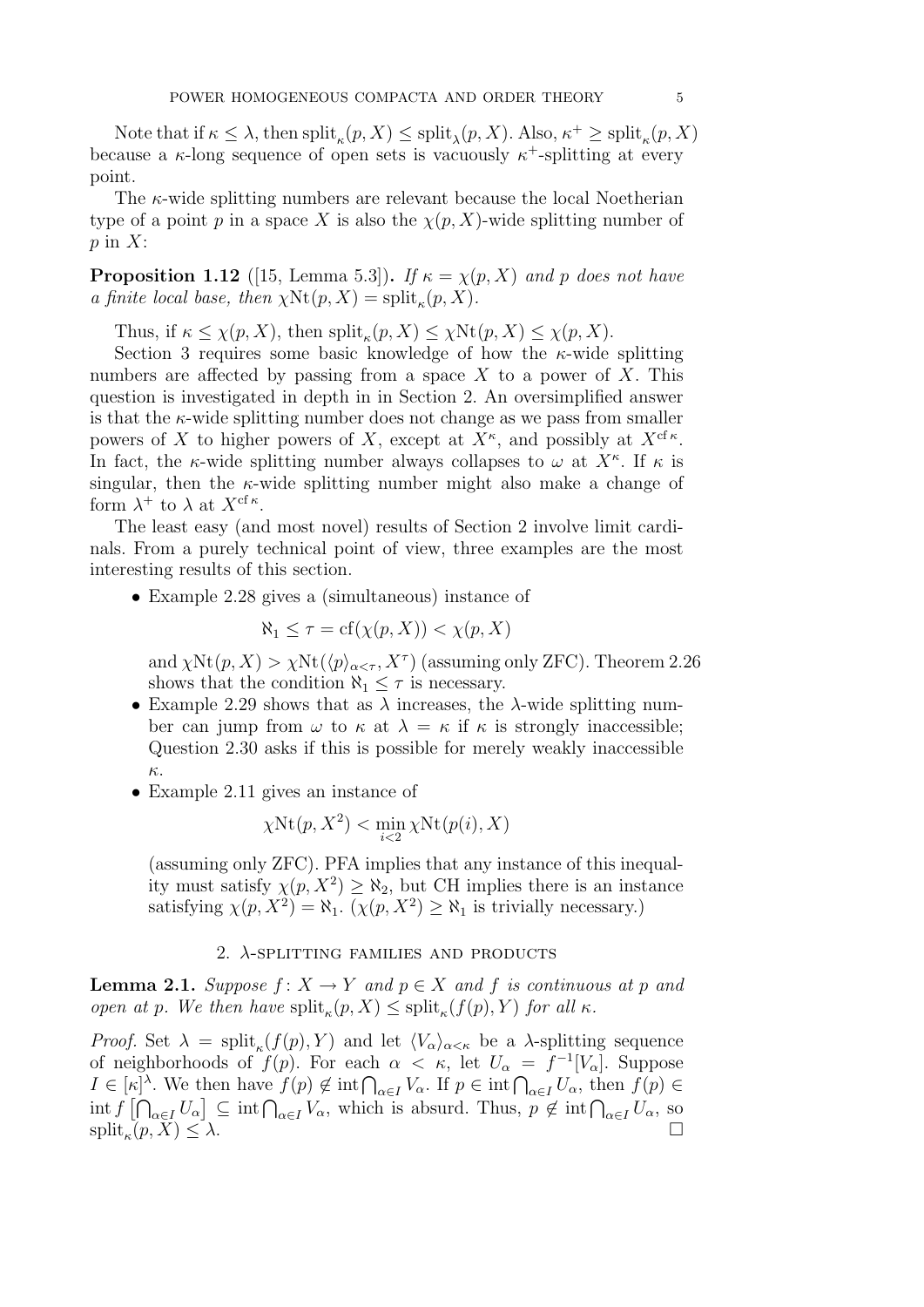Since coordinate projections are continuous and open everywhere, we will use Lemma 2.1 many times in this section. We only use the full strength of the lemma in Section 3.

Lemma 2.1 is a modification of a theorem of [16] which states that if  $f, p, X, Y$  are as in the lemma, A is a local base at p, and B is a local base at  $f(p)$ , then there is a Tukey map from  $\langle \mathcal{B}, \supseteq \rangle$  to  $\langle \mathcal{A}, \supseteq \rangle$ , where a map between preorders is Tukey [23] if every subset of the domain without an upper bound in the domain is mapped to a set without an upper bound in the codomain. (A particularly useful special case occurs when  $f$  is the identity map on X, that is, when A and B are local bases at the same point.) [15, Lemma 5.8] says that a point  $p$  in a space  $X$  is flat if and only if there is a Tukey map from  $\langle [\chi(p, X)]^{\langle \omega}, \subseteq \rangle$  to  $\langle A, \supseteq \rangle$  for some (equivalently, every) local base A at p. Moreover, it is a standard (easy) result that if  $\kappa$  is an infinite cardinal and  $P$  is a directed set, then there is a Tukey map from  $[\kappa]^{<\omega}$  to P if and only if P has a subset S of size  $\kappa$  such that no infinite subset of S is bounded. Hence,  $\text{split}_{\kappa}(p, X) = \omega$  if and only if there is a Tukey map from  $\kappa$ <sup>|< $\omega$ </sup> to  $\langle A, \supseteq \rangle$  for some (equivalently, every) local base A at p. We will use Tukey maps in Example 2.11.

**Lemma 2.2.** If  $\chi(p, X) <$  cf  $\kappa$  or  $p$  has a finite local base, then  $\text{split}_{\kappa}(p, X) =$  $\kappa^+$ . If p has no finite local base and cf  $\kappa \le \chi(p,X) < \kappa$ , then  $\text{split}_{\kappa}(p,X) \ge \kappa$ and split<sub> $\kappa$ </sub> $(p, X) = \kappa$  *if and only if* split<sub>cf  $\kappa$ </sub> $(p, X) \leq$  cf  $\kappa$ .

*Proof.* Let  $\langle U_{\beta} \rangle_{\beta \leq \kappa}$  be a sequence of neighborhoods of p. If p has a local base F such that  $|\mathcal{F}| < \text{cf } \kappa$ , then some  $H \in \mathcal{F}$  is contained in  $U_{\alpha}$  for  $\kappa$ -many  $\alpha$ . Therefore, we may assume that p does not have a finite local base and that cf  $\kappa \leq \chi(p, X) < \kappa$ . Let  $\langle \lambda_{\alpha} \rangle_{\alpha < \text{cf } \kappa}$  be an increasing sequence of regular cardinals cofinal in  $\kappa$  such that  $\chi(p, X) < \lambda_0$ . For each  $\alpha$ cf  $\kappa$ , choose  $I_{\alpha} \in [\lambda_{\alpha}]^{\lambda_{\alpha}}$  such that  $V_{\alpha} = \inf \bigcap_{\beta \in I_{\alpha}} U_{\beta}$  is nonempty. The sequence  $\langle I_{\alpha}\rangle_{\alpha<\text{cf }\kappa}$  witnesses that  $\text{split}_{\kappa}(p, X) \geq \kappa$ . Moreover, if  $\langle U_{\beta}\rangle_{\beta<\kappa}$ is  $\kappa$ -splitting, then  $\langle V_\alpha \rangle_{\alpha < \text{cf } \kappa}$  is (cf  $\kappa$ )-splitting. Conversely, if  $\langle W_\alpha \rangle_{\alpha < \text{cf } \kappa}$  is (cf  $\kappa$ )-splitting and  $\langle \kappa_{\alpha} \rangle_{\alpha < \text{cf } \kappa}$  is a continuously increasing sequence cofinal in  $\kappa$ , then  $\bigcup_{\alpha < \text{cf } \kappa} \langle W_{\alpha} : \beta \in [\kappa_{\alpha}, \kappa_{\alpha+1}) \rangle$  is  $\kappa$ -splitting.

## Definition 2.3.

- Given a sequence of spaces  $\langle X_i \rangle_{i \in I}$  and an infinite cardinal  $\kappa$ , let  $\prod_{i\in I}^{(\kappa)} X_i$  denote the set  $\prod_{i\in I} X_i$  with the topology generated by the sets of the form  $\prod_{i\in I} U_i$  where each  $U_i$  is open in  $X_i$  and  $|\{i\in I:$  $U_i \neq X_i\}| < \kappa$ .
- A point p in a space X is a  $P_{\kappa}$ -point if  $\kappa$  is an infinite cardinal and every intersection of fewer than  $\kappa$ -many neighborhoods of p is itself a neighborhood of p.

### Remark.

- $\prod_{i\in I}^{(\omega)} X_i$  is the product space  $\prod_{i\in I} X_i$ .
- $\prod_{i\in I}^{(\kappa)} X_i$  is the box product space  $\Box_{i\in I} X_i$  when  $\kappa > |I|$ .
- $P_{\aleph_1}$ -points are also called P-points.
- Every isolated point is a  $P_{\kappa}$ -point for all  $\kappa$ .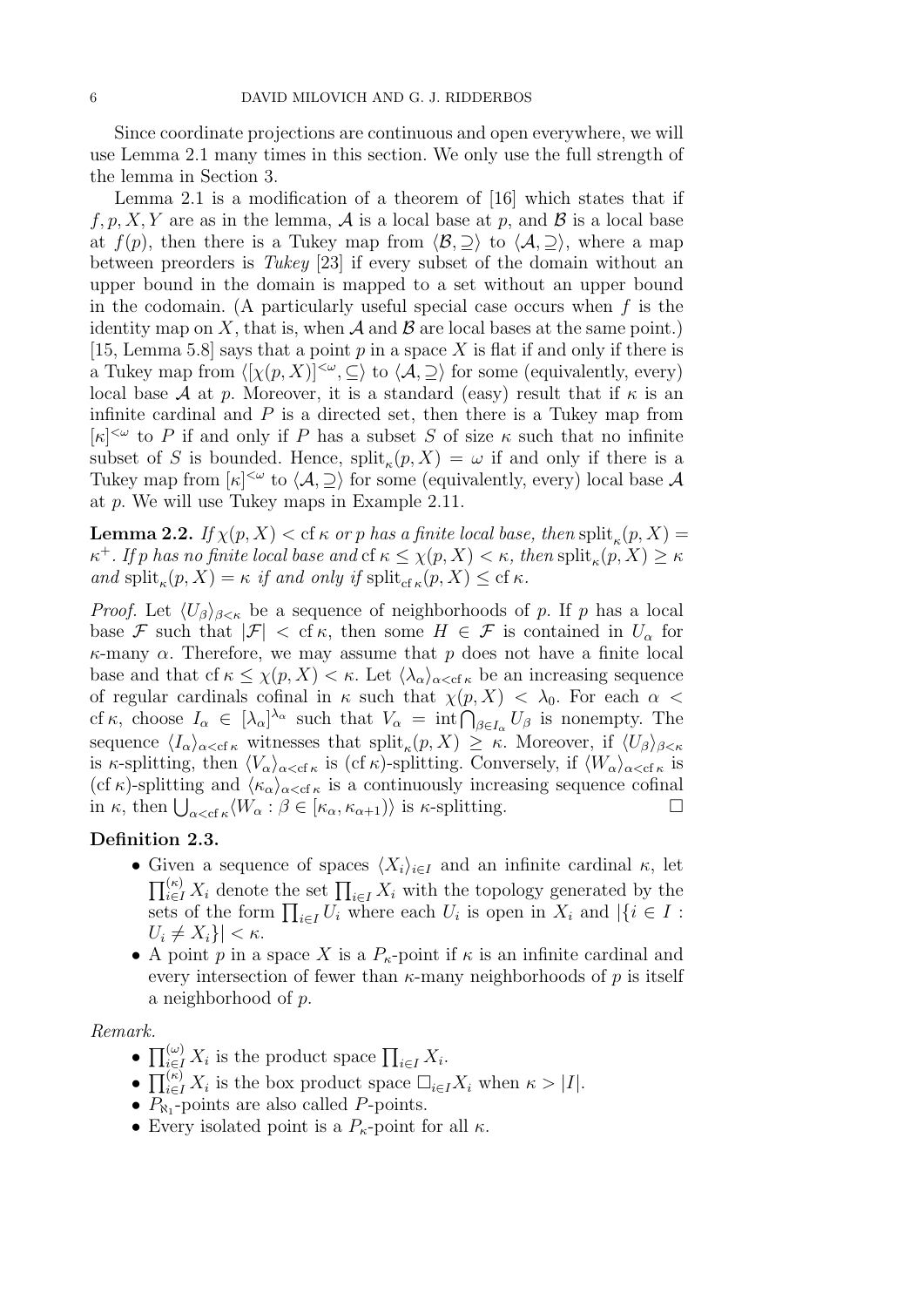**Definition 2.4.** Given a subset E of a product  $\prod_{i\in I} X_i$  and a subset J of I, we say that E is supported on J, or supp  $(E) \subseteq J$ , if  $E = (\pi_J^I)^{-1} [\pi_J^I[E]]$ . If there is a least set J for which E is supported on J, then we may write  $supp(E) = J.$ 

Remark. We always have that supp  $(E) \subseteq A$  and supp  $(E) \subseteq B$  together imply supp  $(E) \subseteq A \cap B$ . If a subset E of a product space is itself a product or is open, closed, or finitely supported, then there exists J such that  $supp(E) = J$ , so we may unambiguously speak of supp  $(E)$ .

**Lemma 2.5.** Suppose that  $\kappa$  and  $\mu$  are infinite cardinals and cf  $\kappa \neq c$  f $\mu$ . If  $\xi_{\alpha} < \mu$  for all  $\alpha < \kappa$ , then there exists  $I \in [\kappa]^{\kappa}$  such that  $\sup_{\alpha \in I} \xi_{\alpha} < \mu$ .

*Proof.* Let  $\langle \mu_{\beta} \rangle_{\beta < \text{cf } \mu}$  be a continuously increasing sequence cofinal in  $\mu$ . Define  $f: \kappa \to \mathrm{cf} \,\mu$  by  $\xi_{\alpha} \in [\mu_{f(\alpha)}, \mu_{f(\alpha)+1})$ . It suffices to prove that  $|f[I]| <$ cf  $\mu$  for some  $I \in [\kappa]^{\kappa}$ . If cf  $\kappa >$  cf  $\mu$ , then f is constant of a set of size  $\kappa$ . If  $\kappa <$  cf  $\mu$ , then  $|f[\kappa]| <$  cf  $\mu$ . Therefore, we may assume cf  $\kappa \leq$  cf  $\mu < \kappa$ . Let  $\langle \kappa_{\gamma} \rangle_{\gamma < \text{cf } \kappa}$  be an increasing sequence of regular cardinals cofinal in  $\kappa$ , with  $\kappa_0 > c f \mu$ . For each  $\gamma < c f \kappa$ , choose  $I_{\gamma} \in [\kappa_{\gamma}]^{\kappa_{\gamma}}$  such that f is constant on  $I_{\gamma}$ . Set  $I = \bigcup_{\gamma < \text{cf } \kappa} I_{\gamma}$ , which has size  $\kappa$ . We then have  $|f[I]| \leq \text{cf } \kappa < \text{cf } \mu$ as desired.  $\Box$ 

**Theorem 2.6.** Let  $\kappa, \lambda, \mu$  be infinite cardinals with  $\mu \leq \lambda^+$ , let  $p \in X =$  $\prod_{\alpha<\lambda}^{(\mu)} X_\alpha$ , let each  $p(\alpha)$  have a neighborhood in  $X_\alpha$  other than  $X_\alpha$ , and let  $p(\alpha)$  be a P<sub>u</sub>-point in  $X_{\alpha}$ , for all  $\alpha < \lambda$ . We then have:

(2.1) 
$$
\kappa < \text{cf } \mu \Rightarrow \text{split}_{\kappa}(p, X) = \kappa^+;
$$

(2.2) 
$$
\text{cf } \kappa = \text{cf } \mu \leq \kappa < \mu \Rightarrow \text{split}_{\kappa}(p, X) = \kappa;
$$

(2.3) 
$$
\text{cf } \kappa \neq \text{cf } \mu < \kappa < \mu \Rightarrow \text{split}_{\kappa}(p, X) = \kappa^+;
$$

(2.4) 
$$
\mu \leq \kappa \leq \lambda \Rightarrow \text{split}_{\kappa}(p, X) = \mu;
$$

(2.5) 
$$
\lambda^+ \leq \kappa \leq \chi(p, X) \Rightarrow \mu \leq \text{split}_{\kappa}(p, X) \leq \chi(p, X);
$$

(2.6) 
$$
\chi(p, X) < \text{cf } \kappa \Rightarrow \text{split}_{\kappa}(p, X) = \kappa^+.
$$

$$
(2.7) \ \ \text{split}_{\text{cf }\kappa}(p, X) \le \text{cf}(\kappa) \le \chi(p, X) < \kappa \Rightarrow \text{split}_{\kappa}(p, X) = \kappa.
$$

(2.8) split<sub>cf</sub><sub>$$
\kappa
$$</sub> $(p, X) > cf(\kappa) \le \chi(p, X) < \kappa \Rightarrow \text{split}_{\kappa}(p, X) = \kappa^+.$ 

*Proof.* To prove (2.1), simply observe that every intersection of  $\kappa$ -many neighborhoods of p is itself a neighborhood of p, for all  $\kappa <$  cf  $\mu$ . This observation also implies that if  $\kappa \geq cf \mu$ , split<sub> $\kappa$ </sub> $(p, X) \geq cf \mu$ .

To prove (2.3), let  $\langle B_{\alpha}\rangle_{\alpha<\kappa}$  be a sequence of neighborhoods of p. Let us show that  $\langle B_{\alpha}\rangle_{\alpha<\kappa}$  is not  $\kappa$ -splitting at p. We may assume that each  $B_{\alpha}$ is an open box. By Lemma 2.5, there exist  $I \in [\kappa]^{\kappa}$  and  $\nu < \mu$  such that  $|\text{supp}(B_\alpha)| \leq \nu$  for all  $\alpha \in I$ . The box  $\bigcap_{\alpha \in I} B_\alpha$  has support of size less than  $\mu$ ; hence,  $\langle B_{\alpha}\rangle_{\alpha<\kappa}$  is not  $\kappa$ -splitting at p; hence, split<sub> $\kappa$ </sub> $(p, X) = \kappa^+$ .

To prove (2.2), first consider the case  $\kappa = \text{cf }\mu$ . We have split<sub>cf  $\mu$ </sub> $(p, X) \ge$ cf  $\mu$  from (2.1). To see that  $\text{split}_{\text{cf }\mu}(p, X) \leq \text{cf }\mu$ , observe that if  $\langle A_{\alpha}\rangle_{\alpha<\text{cf }\mu}$ is a sequence of open boxes each containing  $p$ , and we have

$$
\sup_{\alpha < \text{cf }\mu} |\text{supp }(A_{\alpha})| = \mu,
$$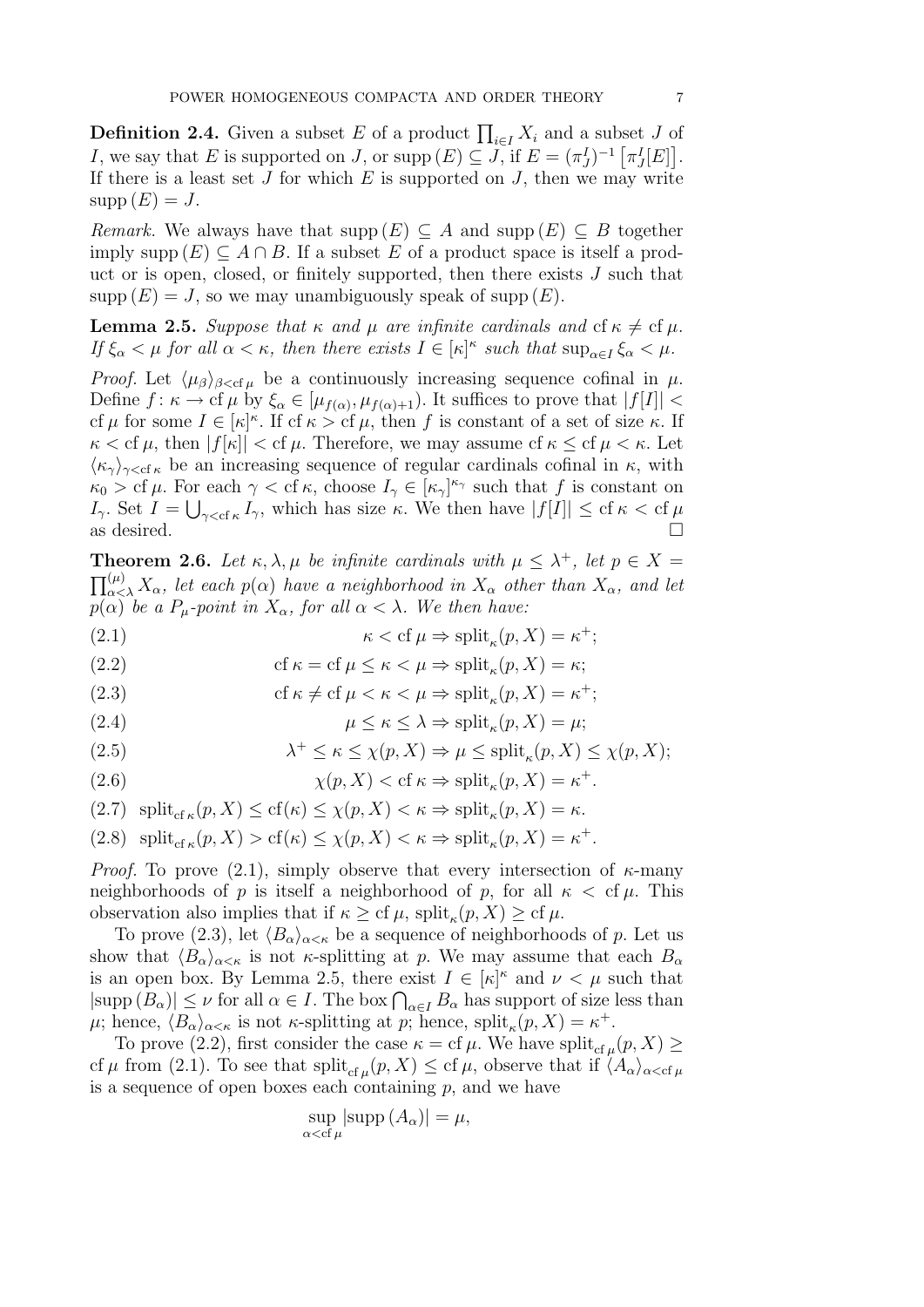then  $\langle A_{\alpha}\rangle_{\alpha<\text{cf }\mu}$  is (cf  $\mu$ )-splitting at p.

Now suppose that cf  $\kappa =$  cf  $\mu < \kappa < \mu$ . The cardinal  $\kappa$  must be a limit cardinal, so split<sub> $\kappa$ </sub> $(p, X) \geq \kappa$  by (2.3). Let  $\langle \kappa_{\alpha} \rangle_{\alpha < \text{cf } \kappa}$  be continuously increasing and cofinal in  $\kappa$ ; let  $\langle \mu_{\alpha} \rangle_{\alpha < \text{cf } \kappa}$  be increasing and cofinal in  $\mu$ . Since  $\mu$  also must be a limit cardinal, each  $\mu_{\alpha}$  is less than  $\lambda$ . Hence, we may choose a sequence  $\langle C_\beta \rangle_{\beta \leq \kappa}$  of neighborhoods of p such that, for all  $\alpha < \text{cf } \kappa$ and  $\beta \in [\kappa_\alpha, \kappa_{\alpha+1}), C_\beta$  is a box with support of size  $\mu_\alpha$ . For all  $J \in [\kappa]^\kappa$ , we have  $|\{\alpha: J \cap [\kappa_{\alpha}, \kappa_{\alpha+1}) \neq \varnothing\}| = \text{cf } \kappa$ ; hence, the support of  $\bigcap_{\beta \in J} C_{\beta}$  has size  $\mu$ . Therefore,  $\langle C_{\beta} \rangle_{\beta \leq \kappa}$  is  $\kappa$ -splitting. This completes the proof of (2.2).

Let us prove (2.4). Suppose  $\mu \leq \kappa \leq \lambda$ . By (2.1) for regular  $\mu$  and (2.3) for singular  $\mu$ , split<sub> $\kappa$ </sub> $(p, X) \geq \mu$ . Moreover, using an idea of Malykhin [11], we can choose a family of  $\kappa$ -many neighborhoods of p with pairwise disjoint supports; any such family is  $\mu$ -splitting at p.

Finally,  $(2.5)$  follows from  $(2.1)$  for regular  $\mu$  and from  $(2.3)$  for singular  $\mu$ . (2.6), (2.7), and (2.8) are just instances of Lemma 2.2.

Remark. Concerning (2.5) of Theorem 2.6, Kojman and Milovich have independently shown in unpublished work that if  $X = \prod_{\alpha<\aleph_\omega}^{(\aleph_1)} 2$ , then  $GCH+\Box_{\aleph_\omega}$ implies  $\chi \text{Nt}(X) = \text{Nt}(X) = \aleph_1$ . Soukup has shown that GCH and Chang's Conjecture at  $\aleph_{\omega}$  together imply  $\chi \text{Nt}(X) = \text{Nt}(X) = \aleph_2$ . [21]

**Corollary 2.7** ([15, Theorem 2.33]). If p and X are as in the above theorem and  $\mu = \omega$  (i.e., X is a product space), and  $\lambda \geq \chi(p, X)$ , then  $\chi \text{Nt}(p, X) =$  $\omega$ . Hence, if  $\lambda \geq \chi(X)$ , then  $\chi \text{Nt}(X) = \omega$ . In particular,  $\chi \text{Nt}(Y^{\chi(Y)}) = \omega$ for all spaces Y.

Thus, large powers are flat, by which we mean that sufficiently large powers of a space X collapse the local Noetherian type (and the  $\kappa$ -wide splitting number for any fixed  $\kappa$ ) to  $\omega$ . We will find more complex behavior at smaller powers of X.

## Definition 2.8.

- Given I and p, let  $\Delta_I(p)$  denote the constant function  $\langle p \rangle_{i \in I}$ .
- Let  $\text{split}_{\kappa}(p, X)$  denote  $\text{split}_{\kappa}(\Delta_I(p), X^I)$ .
- Let  $\chi \text{Nt}^{I}(p, X)$  denote  $\chi \text{Nt}(\Delta_{I}(p), X^{I}).$
- All our statements implicitly exclude the case of the product space with no factors, e.g.,  $X^0$ .

**Lemma 2.9.** Suppose p is a point in a space X and  $n < \omega$ . We then have  $split_{\kappa}^{n}(p, X) = \text{split}_{\kappa}(p, X) \text{ for all } \kappa.$ 

*Proof.* By Lemma 2.1, it suffices to show that  $split_{\kappa}^{n}(p, X) \geq split_{\kappa}(p, X)$ . Set  $\lambda = \text{split}_{\kappa}^{n}(p, X)$  and let  $\langle V_{\alpha}\rangle_{\alpha \leq \kappa}$  be a  $\lambda$ -splitting sequence of neighborhoods of  $\Delta_n(p)$ . Shrinking each  $V_\alpha$  to a smaller neighborhood of  $\Delta_n(p)$ cannot harm the  $\lambda$ -splitting property, so we may assume that each  $V_{\alpha}$  is a finite product  $\prod_{i\leq n}V_{\alpha,i}$  of open sets. Set  $U_{\alpha}=\bigcap_{i\leq n}V_{\alpha,i}$  for all  $\alpha$ . Suppose  $I \in [\kappa]^\lambda$ . We then have  $\Delta_n(p) \notin \text{int} \bigcap_{\alpha \in I} V_\alpha$ . If  $p \in \text{int} \bigcap_{\alpha \in I} U_\alpha$ , then  $\Delta_n(p) \in (\text{int} \bigcap_{\alpha \in I} U_\alpha)^n \subseteq \text{int} \bigcap_{\alpha \in I} V_\alpha$ , which is absurd. Thus,  $p \notin$  $\int \int_{\alpha \in I} U_{\alpha}$ , so split<sub> $\kappa$ </sub>  $(p, X) \leq \lambda.$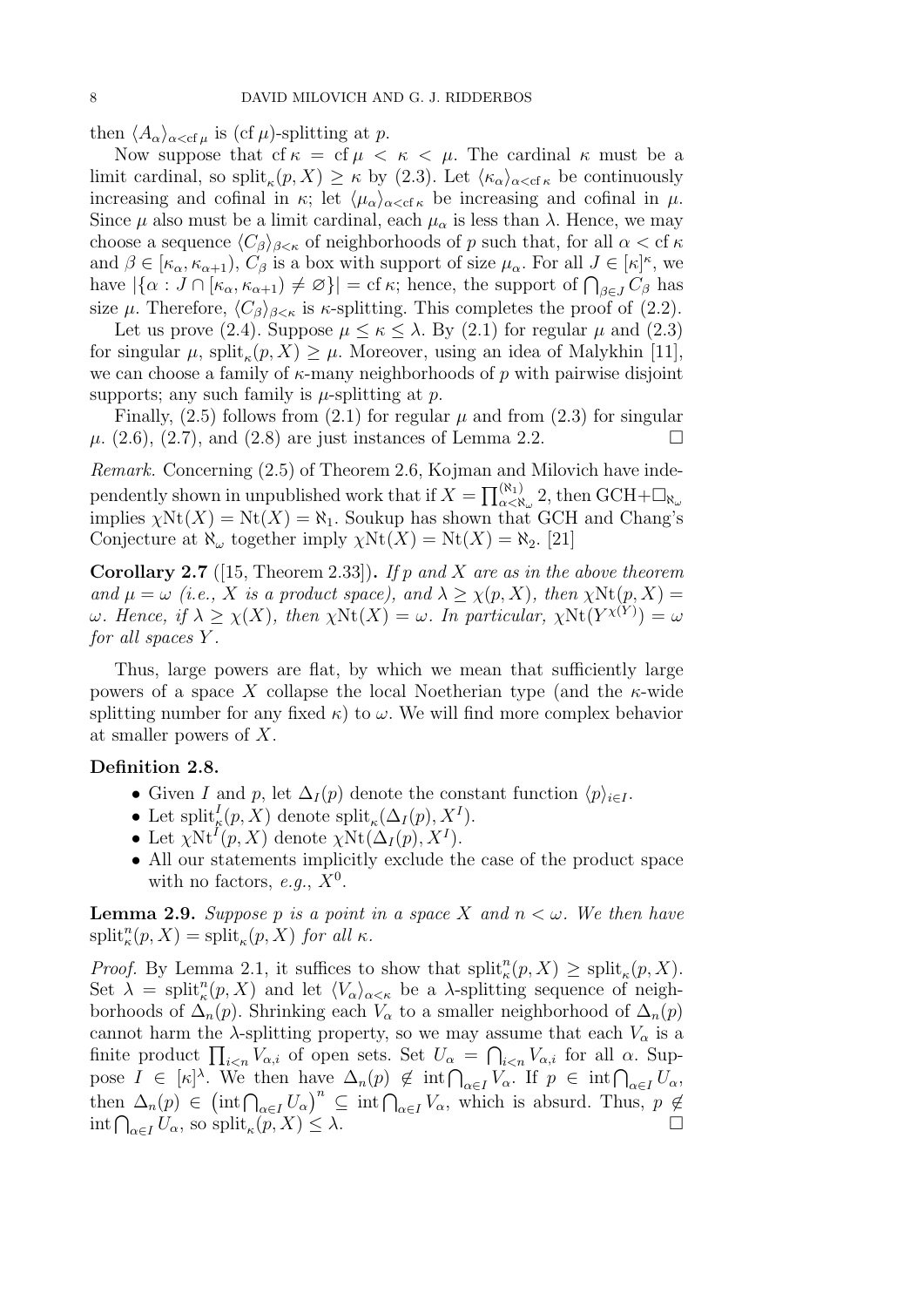**Theorem 2.10.** Suppose p is a point in a space X and  $n < \omega$ . We then have  $\chi \text{Nt}^n(p, X) = \chi \text{Nt}(p, X)$ . Hence,  $\chi \text{Nt}(X^n) = \chi \text{Nt}(X)$ .

Proof. The first half of the theorem immediately follows from Lemma 2.9 with  $\kappa = \chi(p, X) = \chi(\Delta_n(p), X^n)$ . Moreover, the first half immediately implies that  $\chi \text{Nt}(X) \leq \chi \text{Nt}(X^n)$ . To see that  $\chi \text{Nt}(X) \geq \chi \text{Nt}(X^n)$ , observe that by Lemma 2.1, we have

$$
\forall q \in X^n \ \chi \text{Nt}(q, X^n) = \text{split}_{\chi(q, X^n)}(q, X^n) \leq \text{split}_{\chi(q(i), X)}(q(i), X) = \chi \text{Nt}(q(i), X)
$$

where *i* is chosen such that  $\chi(q, X^n) = \chi(q(i), X)$ .

The following example shows that the natural generalization of Theorem 2.10 to arbitrary points in  $X<sup>n</sup>$ , namely

$$
\chi \text{Nt}(p, X^n) = \min_{i < n} \chi \text{Nt}(p(i), X),
$$

fails in general.

**Example 2.11.** Let  $\kappa$  be a regular uncountable cardinal satisfying  $\kappa^{\aleph_0}$  = κ. For example, κ could be  $(2^{R_0})^+$  (in any model of ZFC),  $2^{R_0}$  if  $2^{R_0}$  is regular, or  $\chi_1$  if CH holds. Let  $S_0, S_1 \subseteq \kappa$  be stationary with nonstationary intersection. For each  $i < 2$ , let  $D_i$  denote the set of countable subsets of  $S_i$ that are compact as subspaces of  $\kappa$  with the order topology. Todorcevic [22] has shown that there are no Tukey maps from  $\langle [\kappa]^{<\omega}, \subseteq \rangle$  to any  $\langle D_i, \subseteq \rangle$ , but there is a Tukey map from  $\langle [\kappa]^{<\omega}, \subseteq \rangle$  to  $\langle D_0 \times D_1, \subseteq \rangle$ . For each  $i < 2$ , let  $X_i$  be the set  $\kappa \cup {\infty}$  topologized such that  $\kappa$  is a discrete subspace and  $\mathcal{A}_i = \{X_i \setminus E : E \in D_i\}$  is a local base at  $\infty$ . Let X be the topological sum  $\bigcup_{i<2}(\{i\}\times X_i)$ . Define  $p\in X^2$  by  $p(i) = \langle i,\infty\rangle$  for all  $i < 2$ . Since  $\kappa^{\aleph_0} = \kappa$ ,  $\chi(p(i), X) = \kappa$  for each  $i < 2$ . Therefore, there are no Tukey maps from  $\langle [\chi(p(i), X)]^{\langle \omega}, \subseteq \rangle$  to  $\langle \mathcal{A}_i, \supseteq \rangle$  for any  $i < 2$ , but there is a Tukey map from  $\langle [\chi(p, X^2)]^{<\omega}, \subseteq \rangle$  to  $\langle A_0 \times A_1, \supseteq \rangle$ . Hence,  $\chi \text{Nt}(p(i), X) > \omega$  for all  $i < 2$ , yet  $\chi \text{Nt}(p, X^2) = \omega$ . Moreover, for each  $i < 2$ ,  $\chi \text{Nt}(p(i), X) = \aleph_1$  because  $\langle \{i\} \times (X_i \setminus \{\alpha\})\rangle_{\alpha \leq \kappa}$  is  $\aleph_1$ -splitting at  $p(i)$ .

Remark. If, for each  $i < 2$ , we replace each isolated point in  $X_i$  with an open subspace homeomorphic to  $2^{\kappa}$ , then  $\chi \text{Nt}(X_0) = \chi \text{Nt}(X_1) = \aleph_1$  and  $\chi \text{Nt}(X_0 \times X_1) = \aleph_0.$ 

*Remark.* PFA is relevant to the above example, for it implies that if  $P_0$  and  $P_1$  are directed sets of cofinality at most  $\aleph_1$  and there is a Tukey map from  $\langle [\aleph_1]^{<\omega}, \subseteq \rangle$  to  $P_0 \times P_1$ , then there is also a Tukey map from  $\langle [\aleph_1]^{<\omega}, \subseteq \rangle$  to some  $P_i$  [22]. Hence, PFA (which contradicts CH) implies that if  $\chi(p, X^n) \leq$  $\aleph_1$ , then  $\chi \text{Nt}(p, X^n) = \min_{i \leq n} \chi \text{Nt}(p(i), X)$ .

**Lemma 2.12.** Suppose p is a point in a space X,  $\kappa$  is an infinite cardinal, and  $\gamma <$  cf  $\kappa$ . We then have

$$
\mathrm{split}^\gamma_\kappa(p,X)=\mathrm{split}_\kappa(p,X).
$$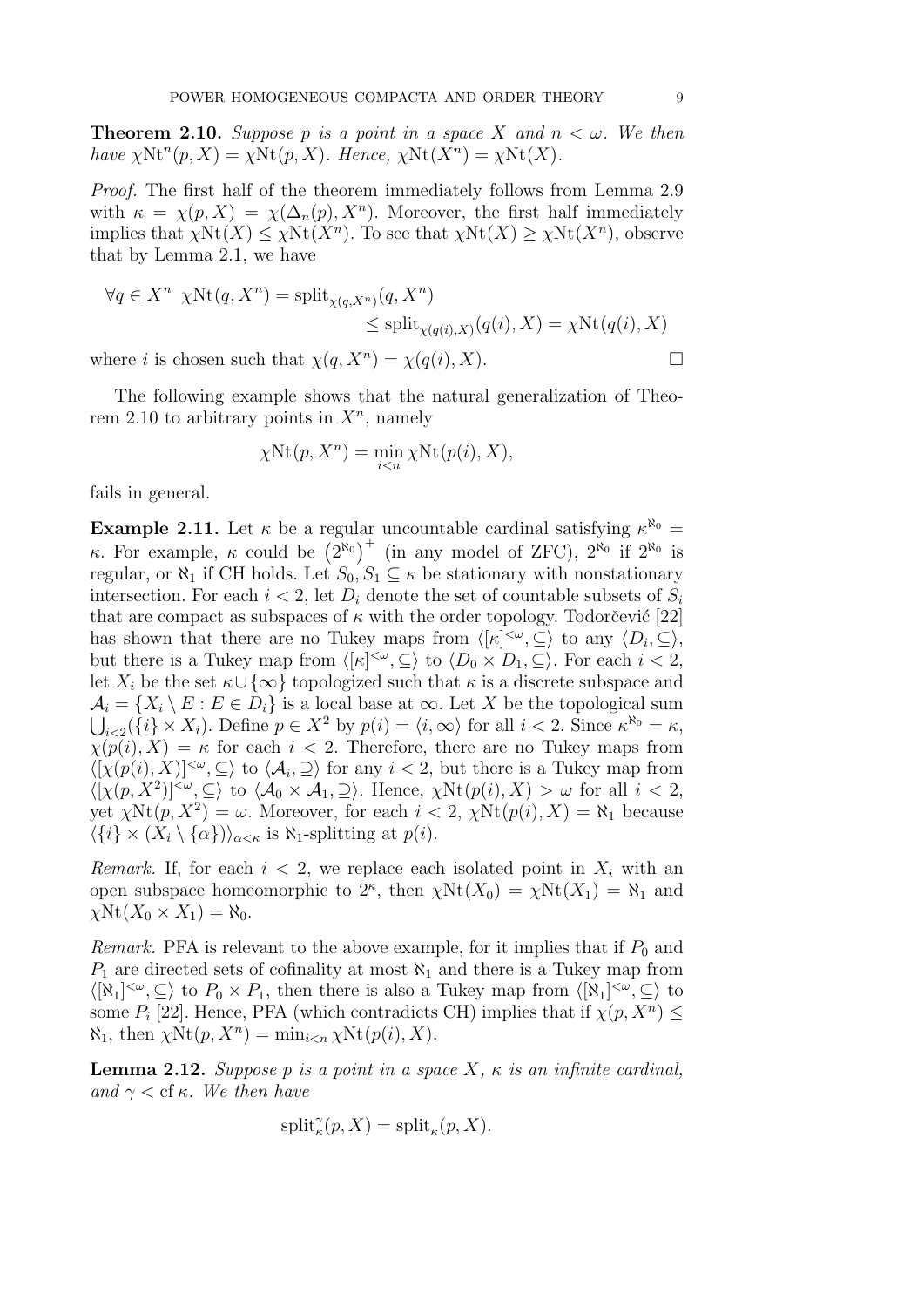*Proof.* By Lemma 2.1, it suffices to show that  $split_{\kappa}^{\gamma}(p, X) \geq split_{\kappa}(p, X)$ . Set  $\lambda = \text{split}(\chi_p(X))$  and let  $\langle V_\alpha \rangle_{\alpha \leq \kappa}$  be a  $\lambda$ -splitting sequence of neighborhoods of  $\Delta_{\gamma}(p)$ . We may assume each  $V_{\alpha}$  has finite support and therefore choose  $\sigma_{\alpha} \in \text{Fn}(\gamma, \{U \subseteq X : U \text{ open}\})$  such that  $V_{\alpha} = \bigcap_{\langle \beta, U \rangle \in \sigma_{\alpha}} \pi_{\beta}^{-1} U$ . Since  $|[\gamma]^{<\omega}|$  < cf  $\kappa$ , we may assume there is some  $s \in [\gamma]^{<\omega}$  such that dom  $\sigma_{\alpha} = s$  for all  $\alpha < \kappa$ . But then  $\langle \pi_s^{\gamma}[V_{\alpha}] \rangle_{\alpha < \kappa}$  is  $\lambda$ -splitting at  $\Delta_s(p)$  in  $X^s$ . Thus, split $_{\kappa}^{\gamma}(p, X) \ge \text{split}_{\kappa}^s(p, X)$ . Apply Lemma 2.9.

The following corollary is immediate.

Corollary 2.13. If  $\gamma < cf(\chi(p, X))$ , then  $\chi \text{Nt}(p, X) = \chi \text{Nt}^{\gamma}(p, X)$ .

The next example shows that the above corollary is not generally true if we replace the local quantities  $\chi(p, X)$ ,  $\chi \text{Nt}(p, X)$ , and  $\chi \text{Nt}^{\gamma}(p, X)$  with their global counterparts  $\chi(X)$ ,  $\chi(\text{Nt}(X))$ , and  $\chi(\text{Nt}(X^{\gamma}))$ .

**Example 2.14.** For every uncountable cardinal  $\lambda$ , there is a compactum X such that  $\lambda < \text{cf}(\chi(X))$  and  $\chi \text{Nt}(X^{\lambda}) = \omega < \lambda = \chi \text{Nt}(X)$ . Choose  $\mu$  such that cf  $\mu > \lambda$  and set  $X = (\lambda + 1) \oplus 2^{\mu}$ , making  $\chi(X) = \mu$ . By Corollary 2.7,  $\chi \text{Nt}(2^{\mu}) = \omega$ , so  $\chi \text{Nt}(X) = \chi \text{Nt}(\lambda + 1) = \lambda$  (because every regular  $\kappa \in \lambda + 1$ ) is a  $P_{\kappa}$ -point). Set  $Y = X^{\lambda}$ . If  $p \in Y$  and  $p(\alpha) \in 2^{\mu}$  for some  $\alpha$ , then we have

$$
\chi \text{Nt}(p, Y) = \text{split}_{\mu}(p, Y) \le \text{split}_{\mu}(p(\alpha), X) = \text{split}_{\mu}(p(\alpha), 2^{\mu}) = \omega
$$

by Lemma 2.1 and Corollary 2.7. If  $p \in Y$  and  $p(\alpha) \in \lambda + 1$  for all  $\alpha < \lambda$ , then we have

$$
\chi \text{Nt}(p, Y) = \text{split}_{\lambda}(p, Y) = \omega
$$

by Corollary 2.7.

**Lemma 2.15.** Let p be a point in a space X and let  $\kappa$ ,  $\lambda$  be infinite cardinals. If  $\text{split}_{\leq\kappa}(p, X) \leq \lambda$  and  $\text{split}_{\text{cf }\kappa}(p, X) \leq \text{cf }\lambda$ , then  $\text{split}_{\kappa}(p, X) \leq \lambda$ .

*Proof.* Let  $\langle U_{\alpha} : \alpha < \text{cf } \kappa \rangle$  be (cf  $\lambda$ )-splitting at p. Let  $\langle \kappa_{\alpha} \rangle_{\alpha < \text{cf } \kappa}$  be a continuously increasing sequence cofinal in  $\kappa$ . For each  $\alpha <$  cf  $\kappa$ , let  $\langle V_\beta : \kappa_\alpha \leq$  $\beta < \kappa_{\alpha+1}$  be  $\lambda$ -splitting at p. For each  $\alpha < \text{cf } \kappa$  and  $\beta \in [\kappa_{\alpha}, \kappa_{\alpha+1}),$  set  $W_{\beta} = U_{\alpha} \cap V_{\beta}$ . It suffices to show that  $\langle W_{\beta} \rangle_{\beta \leq \kappa}$  is  $\lambda$ -splitting at p.

Let  $I \in [\kappa]^\lambda$ . Set  $J = \{ \alpha < \text{cf } \kappa : I \cap [\kappa_\alpha, \kappa_{\alpha+1}) \neq \varnothing \}$ . If  $|J| \geq \text{cf } \lambda$ , then  $\int_{\beta \in I} W_{\beta} \subseteq \text{int} \bigcap_{\alpha \in J} U_{\alpha} = \emptyset$ . If  $|J| < \text{cf } \lambda$ , then we may choose  $\alpha$  such that  $|I \cap [\kappa_\alpha, \kappa_{\alpha+1})| = \lambda$ . In this case, int  $\bigcap_{\beta \in I} W_\beta \subseteq \text{int} \bigcap_{\beta \in I \cap [\kappa_\alpha, \kappa_{\alpha+1})} W_\beta =$  $\emptyset$ . Thus,  $\langle W_{\beta} \rangle_{\beta \leq \kappa}$  is  $\lambda$ -splitting at p.

**Theorem 2.16.** Let p be a point in a space X, let p have a neighborhood other than X, and let  $\kappa$  and  $\lambda$  be infinite cardinals. We then have

$$
\text{split}_{\kappa}^{\lambda}(p, X) = \begin{cases} \text{split}_{\kappa}(p, X): & \lambda < \text{cf } \kappa \\ \text{split}_{<\kappa}(p, X): & \text{cf } \kappa \leq \lambda < \kappa \\ \omega: & \kappa \leq \lambda \end{cases}.
$$

Proof. The first case of the theorem is just Lemma 2.12. The third case is an instance of Theorem 2.6 with  $\mu = \omega$ . Consider the second case. Suppose  $\lambda$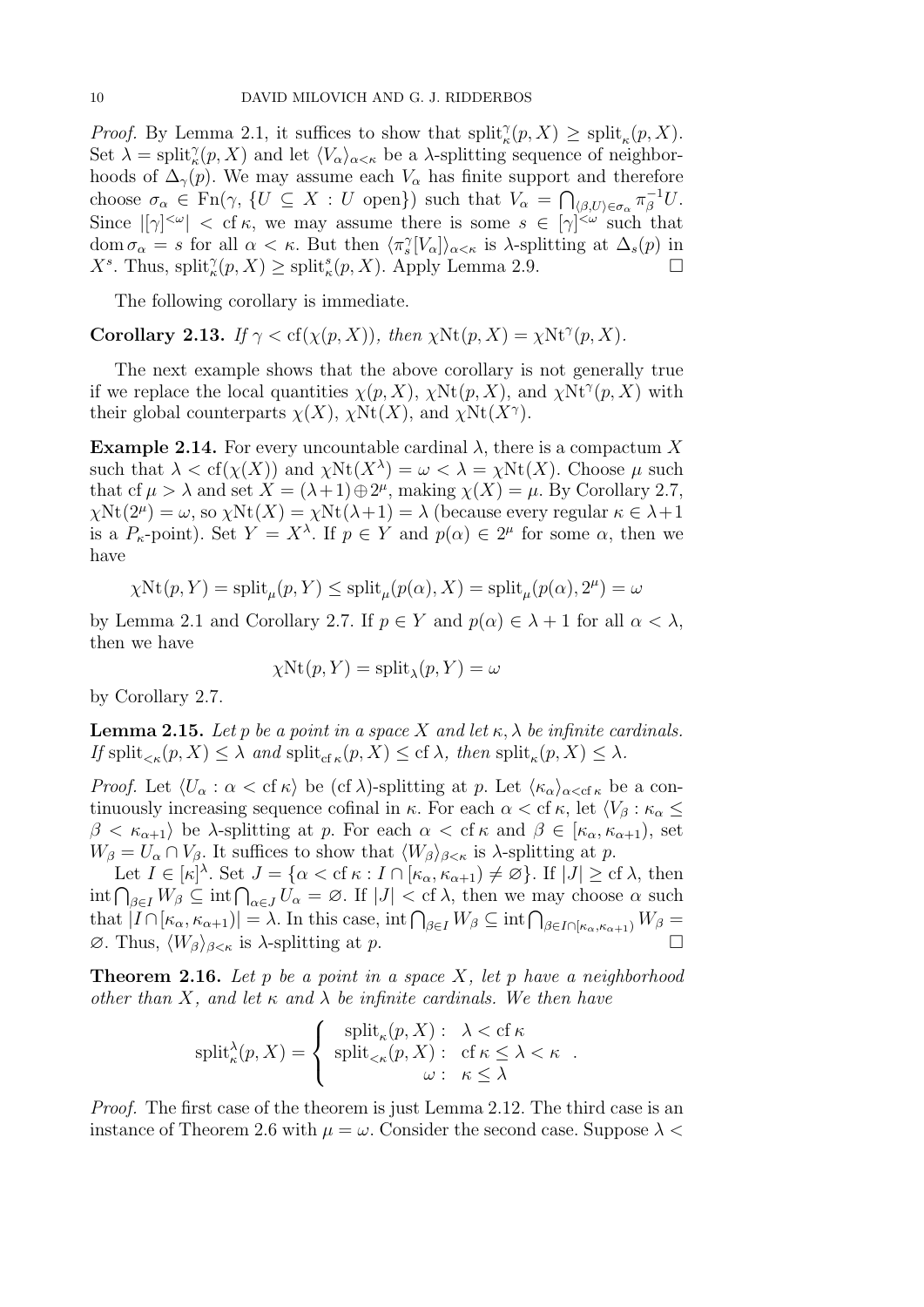cf  $\mu = \mu < \kappa$ . By Lemma 2.12,  $\text{split}_{\mu}(p, X) = \text{split}_{\mu}^{\lambda}(p, X) \leq \text{split}_{\kappa}^{\lambda}(p, X)$ . Hence, split<sub> $\lt k$ </sub> $(p, X) \le$  split $\lambda$ <sup>2</sup> $(p, X)$ . Hence, it suffices to show that

$$
\mathrm{split}_{\kappa}^{\lambda}(p, X) \le \mathrm{split}_{<\kappa}(p, X).
$$

Since cf  $\kappa \leq \lambda$ , we have split ${}_{cf\kappa}^{\lambda}(p, X) = \omega$  by the third case. Hence,

$$
\mathrm{split}_{\mathrm{cf}\,\kappa}^{\lambda}(p,X) \le \mathrm{cf}(\mathrm{split}_{\le \kappa}(p,X)).
$$

By Lemma 2.1, we also have  $\text{split}_{\leq \kappa}(p, X) \leq \text{split}_{\leq \kappa}(p, X)$ . Hence,

$$
\mathrm{split}_{\kappa}^{\lambda}(p, X) \le \mathrm{split}_{<\kappa}(p, X)
$$

by Lemma 2.15.  $\Box$ 

**Example 2.17.** If  $p = \omega_{\omega+1}$  and  $X = \omega_{\omega+1} + 1$  (with the order topology), then p is a  $P_{\aleph_{\omega+1}}$ -point in X, so split $_{\aleph_{\omega}}^{\omega}(p, X) = \text{split}_{\ltimes \aleph_{\omega}}(p, X) = \aleph_{\omega}$  and  $\text{split}_{\aleph_{\omega}}(p, X) = \aleph_{\omega+1}.$ 

Given the above theorem, it is natural to investigate the relationship between  $\text{split}_{\kappa}(p, X)$  and  $\text{split}_{\kappa}(p, X)$ .

**Theorem 2.18.** If p be a point in a space X and  $\kappa$  is a singular cardinal, then

$$
\mathrm{split}_{\kappa}(p, X) \in \{\mathrm{split}_{<\kappa}(p, X), \mathrm{split}_{<\kappa}(p, X)^+\}.
$$

*Proof.* Trivially,  $\text{split}_{\text{cf }\kappa}(p, X) \leq \text{split}_{\kappa}(p, X)$ . Hence, by Lemma 2.15 with  $\lambda = \text{split}_{\leq \kappa}(p, X)^+$ , we have  $\text{split}_{\kappa}(p, X) \leq \text{split}_{\leq \kappa}(p, X)$  $\ddot{}$  +.

The following corollary is immediate.

Corollary 2.19. If  $cf(\chi(p, X)) \leq \gamma < \chi(p, X)$ , then  $\chi \text{Nt}(p, X) \in \{\chi \text{Nt}^{\gamma}(p, X), \chi \text{Nt}^{\gamma}(p, X)^{+}\}.$ 

**Lemma 2.20.** If  $\kappa = \chi(p, X)$  and p has no finite local base, then

$$
\mathrm{split}_{\mathrm{cf}\,\kappa}(p,X) \le \mathrm{cf}\,\kappa.
$$

*Proof.* Let  $\bigcup_{\alpha < \text{cf } \kappa} A_{\alpha}$  be a local base at p such that  $|A_{\alpha}| < \kappa$  for all  $\alpha <$ cf  $\kappa$ . For each  $\alpha <$  cf  $\kappa$ , set  $\mathcal{B}_{\alpha} = \left\{ U \in \mathcal{A}_{\alpha} : \forall V \in \bigcup_{\beta < \alpha} \mathcal{A}_{\beta} \ \ V \not\subseteq U \right\}$ . Set  $I = \{ \alpha < \text{cf } \kappa : \mathcal{B}_{\alpha} \neq \varnothing \}$ . Set  $\mathcal{B} = \bigcup_{\alpha \in I} \mathcal{B}_{\alpha}$ , which is a local base at p. We then have  $|\mathcal{B}| = \kappa$ , so  $|I| = \text{cf } \kappa$ . For each  $\alpha \in I$ , choose  $U_{\alpha} \in \mathcal{B}_{\alpha}$ . It suffices to show that  $\langle U_{\alpha}\rangle_{\alpha\in I}$  is (cf  $\kappa$ )-splitting. Seeking a contradiction, suppose  $J \in [I]^{cf_{\kappa}}$  and  $p \in \text{int} \bigcap_{\alpha \in J} U_{\alpha}$ . Choose  $V \in \mathcal{B}$  such that  $V \subseteq \bigcap_{\alpha \in J} U_{\alpha}$ . Choose  $\beta < \text{cf } \kappa$  such that  $V \in \mathcal{B}_{\beta}$ . Choose  $\alpha \in J$  such that  $\beta < \alpha$ . We then have  $\mathcal{A}_{\beta} \ni V \subseteq U_{\alpha} \in \mathcal{B}_{\alpha}$ , which is absurd.

**Lemma 2.21.** Let p be a point in a space X and let  $\kappa$  be a singular cardinal. If any of the following conditions hold, then  $\text{split}_{\kappa}(p, X) = \text{split}_{\kappa}(p, X)$ .

- (1)  $\text{split}_{\kappa}(p, X)$  is a limit cardinal.
- (2)  $\text{split}_{\text{cf }\kappa}(p, X) \leq \text{cf}(\text{split}_{\leq \kappa}(p, X)).$
- (3) split<sub> $\lt k$ </sub> $(p, X)$  is regular.
- (4) cf(split<sub> $\epsilon_k(p,X)$ ) > cf  $\kappa$ .</sub>
- (5)  $\kappa = \chi(p, X)$  and  $\text{cf}(\text{split}_{\leq \kappa}(p, X)) \geq \text{cf } \kappa$ .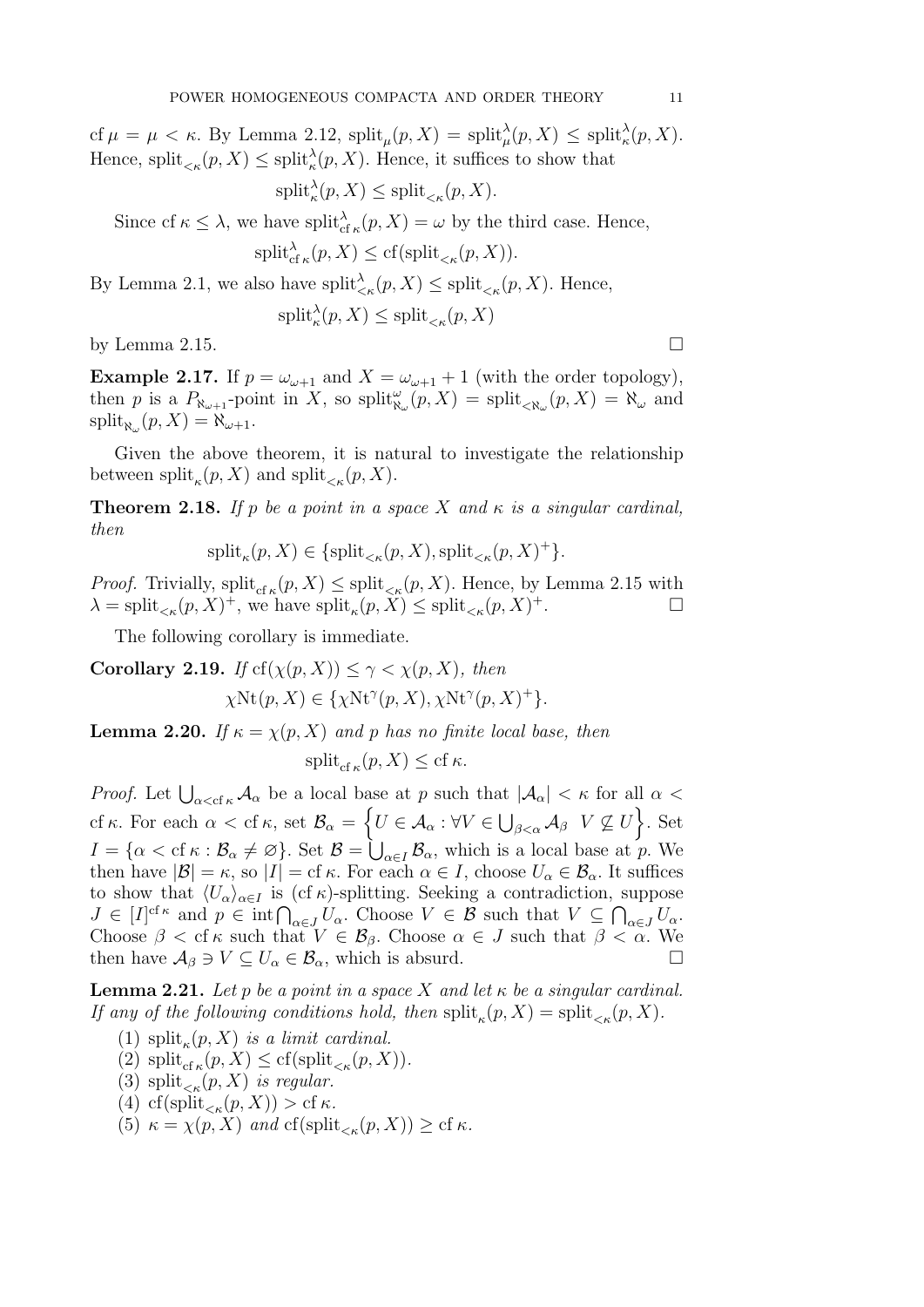*Proof.* By Theorem 2.18,  $(1) \Rightarrow$  split<sub> $\kappa$ </sub> $(p, X) =$  split<sub> $\kappa$ </sub> $(p, X)$ . By Lemma 2.15 with  $\lambda = \text{split}_{\leq \kappa}(p, X)$ , (2) also implies that  $\text{split}_{\kappa}(p, X) = \text{split}_{\leq \kappa}(p, X)$ . (3) implies that

$$
\mathrm{split}_{\mathrm{cf}\,\kappa}(p,X) \le \mathrm{split}_{\le \kappa}(p,X) = \mathrm{cf}(\mathrm{split}_{\le \kappa}(p,X));
$$

(4) implies that  $\text{split}_{\text{cf }\kappa}(p, X) \leq (\text{cf }\kappa)^{+} \leq \text{cf}(\text{split}_{\leq \kappa}(p, X)).$  Thus, (3) and  $(4)$  each imply  $(2)$ . Finally, by Lemma 2.20,  $(5)$  also implies  $(2)$ .

**Theorem 2.22.** Let  $p$  be a point in a space  $X$ . Given any two infinite cardinals  $\lambda < \kappa$ ,  $\text{split}_{\kappa}(p, X) = \omega$  if and only if  $\text{split}_{\kappa}(p, X) = \omega$ . Hence, if p is flat in X if and only if  $\Delta_I(p)$  is flat in  $X^I$  for all I.

*Proof.* For  $\kappa$  regular, apply Lemma 2.12. For  $\kappa$  singular, apply Theorem 2.16 and case (1) of Lemma 2.21. For the second half of the corollary, first note that we may assume that  $p$  is not isolated in  $X$ . Second, note that we may assume  $I$  is infinite by Theorem 2.10. Finally, apply Corollary 2.7 if  $|I| > \chi(p, X)$ , and otherwise apply the first half of this corollary with  $\kappa = \chi(p, X)$  and  $\lambda = |I|.$ 

The next example shows that  $split_{\kappa}(p, X) = split_{\kappa}(p, X)$  is possible when condition (2) of Lemma 2.21 fails.

**Example 2.23.** Let  $p \in X = \prod_{\alpha < \aleph_{\omega_1}}^{(\aleph_{\omega})}$  2. By Theorem 2.6, we have  $\aleph_{\omega} =$  $\text{split}_{\langle X_{\omega_1}}(p,X), \text{ split}_{\aleph_1}(p,X) = \aleph_2, \text{ and } \text{split}_{\aleph_{\omega_1}}(p,X) = \aleph_{\omega}.$ 

Example 2.17 and the next example show that when condition (2) of Lemma 2.21 fails,  $\text{split}_{\kappa}(p, X) = \text{split}_{\kappa}(p, X)^+$  is also possible.

**Example 2.24.** Let  $X = \Box_{n \lt \omega}(\omega_{n+1} + 1)$  and  $p = \langle \omega_{n+1} \rangle_{n \lt \omega}$ . Since p is a P-point in X,  $\text{split}_{\omega}(p, X) = \aleph_1$ . For each  $n < \omega$ ,  $\text{split}_{\aleph_{n+1}}(p, X) \leq$  $\aleph_{n+1}$  because  $\{\{q \in X : q(n) > \alpha\} : \alpha < \omega_{n+1}\}\$ is  $\aleph_{n+1}$ -splitting at p. Let us show that  $\text{split}_{\aleph_{n+1}}(p, X)$  actually equals  $\aleph_{n+1}$ . Let  $\langle A_{\alpha}\rangle_{\alpha < \omega_{n+1}}$  be a sequence of neighborhoods of p. There then exist  $I \in [\omega_{n+1}]^{\aleph_n}$  and  $s \in$  $\prod_{i\leq n}\omega_{i+1}$  such that for each  $\alpha\in I$ , there exists  $f_{\alpha}\in\prod_{i\leq\omega}\omega_{i+1}$  such that  $\prod_{i<\omega}(f_{\alpha}(i), \omega_{i+1}] \subseteq A_{\alpha}$  and  $s \subseteq f_{\alpha}$ . For each  $i < n$ , set  $g(i) = s(i)$ . For each  $i \in [n, \omega)$ , set  $g(i) = \sup_{\alpha \in I} f_{\alpha}(i)$ . We then have  $p \in \prod_{i < \omega} (g(i), \omega_{i+1}] \subseteq A_{\alpha}$ for all  $\alpha \in I$ , so  $\langle A_{\alpha}\rangle_{\alpha < \omega_{n+1}}$  is not  $\aleph_n$ -splitting, as desired.

It follows that  $\text{split}_{\langle \aleph_\omega}(p, X) = \aleph_\omega$ . Notice that  $\text{cf}(\text{split}_{\langle \aleph_\omega}(p, X))$  < split<sub>ω</sub> $(p, X)$ . Let us show that split<sub> $\aleph_{\omega}(p, X) = \aleph_{\omega+1}$ . Let  $\langle B_{\alpha} \rangle_{\alpha < \aleph_{\omega}}$  be a</sub> sequence of neighborhoods of p in X. For each  $n < \omega$ , we repeat an argument from the previous paragraph to get an  $I_n \in [\aleph_\omega]^{\aleph_n}$  and a  $g_n \in \prod_{i \leq \omega} \omega_{i+1}$ such that  $p \in \prod_{i<\omega}(g_n(i), \omega_{i+1}] \subseteq B_\alpha$  for all  $\alpha \in I_n$ . Setting  $J = \bigcup_{n<\omega} I_n$ and  $h(i) = \sup_{n \leq \omega} g_n(i)$  for all  $i < \omega$ , we have  $p \in \prod_{i \leq \omega} (h(i), \omega_{i+1}] \subseteq B_\alpha$ for all  $\alpha \in J$ , so  $\langle B_{\alpha}\rangle_{\alpha \leq \omega_{n+1}}$  is not  $\aleph_{\omega}$ -splitting, as desired.

In contrast, it is easy to check that if  $X = \Box_{n \leq \omega}(\omega_n + 1)$ , then we still have split<sub> $\langle \mathfrak{R}_{\omega}(p,X) = \mathfrak{R}_{\omega}$ , but split $_{\omega}(p,X) = \omega$ , so split $_{\mathfrak{R}_{\omega}}(p,X) = \mathfrak{R}_{\omega}$ .</sub>

**Lemma 2.25.** If  $p \in X = \prod_{i \in I} X_i$ , then  $\chi \text{Nt}(p, X) \leq \sup$  $\sup_{i\in I}\chi \text{Nt}(p(i),X_i).$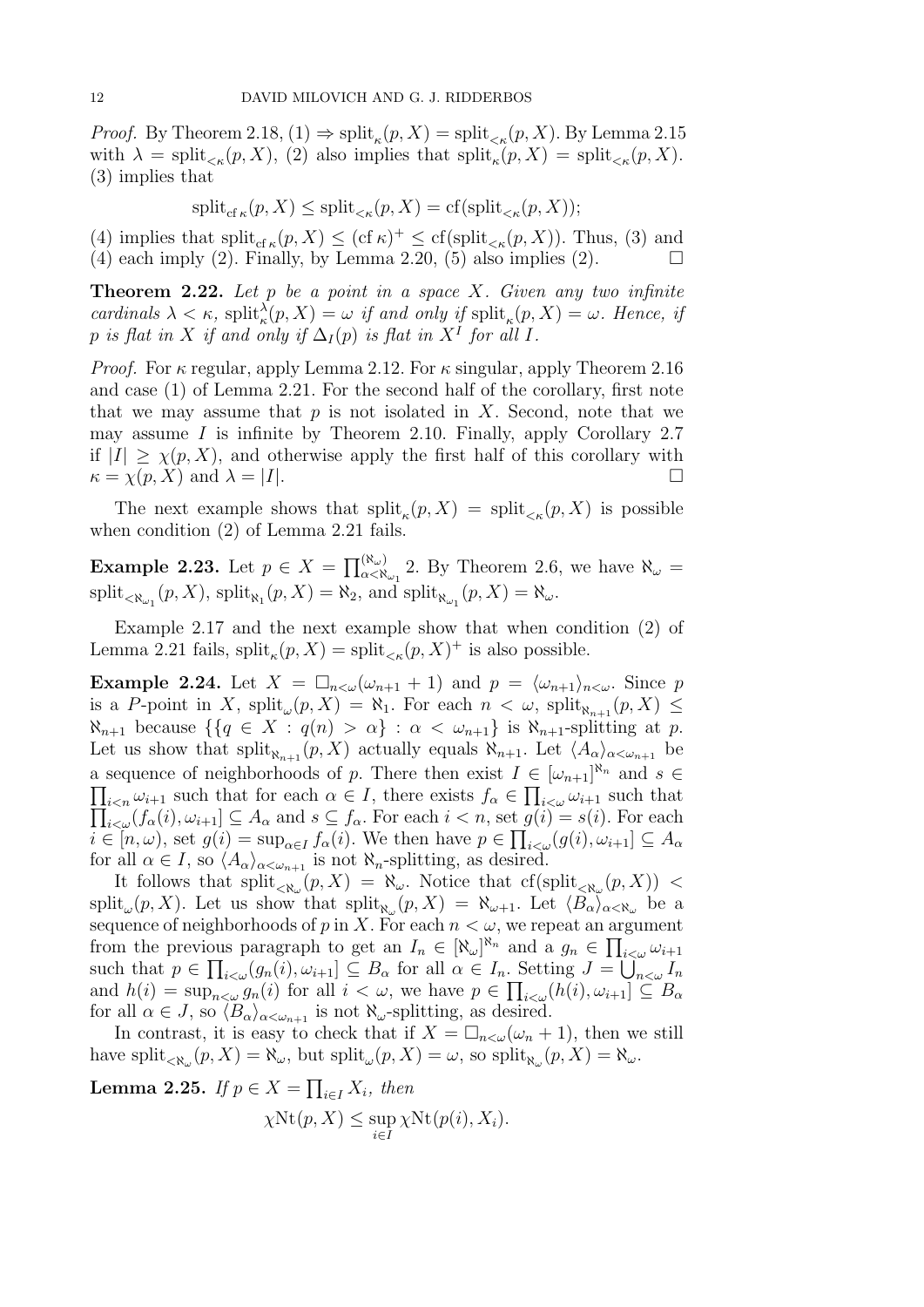Hence,  $\chi \text{Nt}(X) \leq \sup_{i \in I} \chi \text{Nt}(X_i)$ .

The  $Nt(X)$ -version of the above lemma is true and was first proved by Peregudov [17]. The above version is from [15, Theorem 2.2], but both versions are proved in the same way.

**Theorem 2.26.** For all spaces X,  $\chi$ Nt $(X^{\omega}) = \chi$ Nt $(X)$ . Moreover,  $\chi \text{Nt}(p, X) = \chi \text{Nt}^{\omega}(p, X)$ 

for all  $p \in X$ .

*Proof.* By Lemma 2.25,  $\chi \text{Nt}(X) \geq \chi \text{Nt}(X^{\omega})$ ; let us show that  $\chi \text{Nt}(X) \leq$  $\chi \text{Nt}(X^{\omega})$ . Fix  $p \in X$  and set  $\kappa = \chi(p, X)$ . If  $\kappa = \omega$ , then

$$
\chi \text{Nt}(p, X) = \omega = \chi \text{Nt}^{\omega}(p, X) \leq \chi \text{Nt}(X^{\omega}).
$$

If cf  $\kappa > \omega$ , then

$$
\chi \text{Nt}(p, X) = \text{split}_{\kappa}(p, X) = \text{split}_{\kappa}^{\omega}(p, X) = \chi \text{Nt}^{\omega}(p, X) \le \chi \text{Nt}(X^{\omega})
$$

by Lemma 2.12. If  $\kappa > c f \kappa = \omega$ , then we have

$$
\chi \text{Nt}(p, X) = \text{split}_{\kappa}(p, X) = \text{split}_{<\kappa}(p, X)
$$
  
= 
$$
\text{split}_{\kappa}^{\omega}(p, X) = \chi \text{Nt}^{\omega}(p, X) \leq \chi \text{Nt}(X^{\omega})
$$

by case (5) of Lemma 2.21 and Theorem 2.16. Thus,  $\chi \text{Nt}(X^{\omega}) = \chi \text{Nt}(X)$ and  $\chi \text{Nt}(p, X) = \chi \text{Nt}^{\omega}(p, X)$  for all  $p \in X$ .

### Definition 2.27.

- Let  $H(\theta)$  denote the set of all sets hereditarily of size less than  $\theta$ , where  $\theta$  is a regular cardinal sufficiently large for the argument at hand.
- Let  $M \prec H(\theta)$  mean that  $\langle M, \in \rangle$  is an elementary substructure of  $\langle H(\theta), \in \rangle$ .

To simplify closing-off arguments in this section and in Section 3, we will use elementary substructures. A particularly useful closure property is that if  $\nu$  is a cardinal,  $M \prec H(\theta)$ , and  $\nu \cap M \in \nu+1$ , then  $[H(\theta)]^{<\nu} \cap M \subseteq [M]^{<\nu}$ .

The next example shows that there are points  $p$  in spaces  $X$  and singular cardinals  $\kappa$  such that  $\kappa = \chi(p, X)$  and  $\text{split}_{\kappa}(p, X) = \text{split}_{\kappa}(p, X)^+$ . In such cases,  $\chi \text{Nt}(p, X) = \chi \text{Nt}^{\text{cf } \kappa}(p, X)^+$  by Theorem 2.16. Observe that  $\kappa$  cannot have countable cofinality by Theorem 2.26.

**Example 2.28.** Let  $p \in X = \prod_{\alpha < \tau}^{(\aleph_1)} \prod_{\beta < \beth_\alpha}^{(\aleph_\omega)} 2$  where  $\tau$  is a regular uncountable cardinal such that  $\tau$  is not strongly inaccessible and cf  $([\tau]^{\aleph_0}) = \tau$ . For example,  $\tau$  could be any regular uncountable cardinal of the form  $\mathbb{Z}_{\alpha}^{+n}$ where  $n < \omega$  and cf  $\alpha \neq \omega$ . For each  $\alpha < \tau$ , set  $X_{\alpha} = \prod_{\beta < \lambda}^{\alpha} 2$  and let  $\pi_{\alpha}: X \to X_{\alpha}$  be the natural coordinate projection. Because  $\chi(p(\alpha), X_{\alpha+1}) =$ cf  $([\Box_{\alpha+1}]^{<\aleph_\omega}) = \Box_{\alpha+1}$  for all  $\alpha \in [\omega,\tau)$ , and cf  $([\tau]^{\aleph_0}) = \tau$ , we have  $\chi(p, X) = \beth_{\tau}$ .

Set  $\kappa = \Box_\tau$ . First, let us show that  $split_{\leq \kappa}(p, X) = \aleph_\omega$ . Fix  $\varepsilon < \tau$ such that  $\Box_{\varepsilon} \geq \tau$ . Suppose that  $\varepsilon \leq \alpha < \tau$  and  $\lambda = \Box_{\alpha}^{+}$ . By Lemma 2.1 and Theorem 2.6,  $\text{split}_{\lambda}(p, X) \leq \text{split}_{\lambda}(p, X_{\alpha+1}) = \aleph_{\omega}$ . Let us show that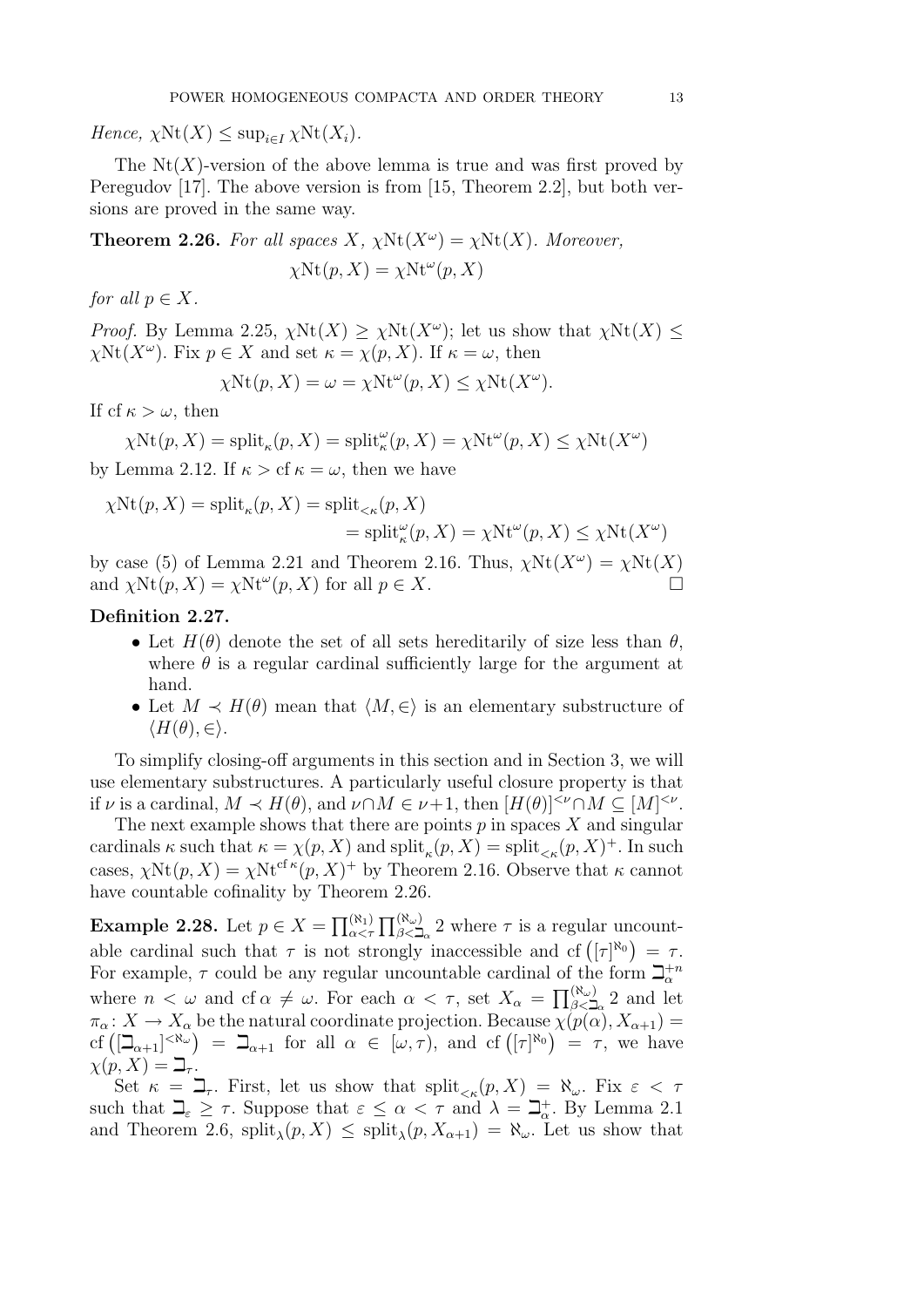$\text{split}_{\lambda}(p, X) \geq \aleph_{\omega}$ . Suppose that  $n < \omega$  and  $\langle A_{\alpha} \rangle_{\alpha < \lambda}$  is a sequence of neighborhoods of p. We may assume that each  $A_{\alpha}$  is a basic open set, by which we mean a countably supported product of  $(<\aleph_\omega$ )-supported boxes. Since cf  $\lambda > \tau \cdot \mathbb{Z}_1$ , there exist  $I \in [\lambda]^{\lambda}$ ,  $s \in [\tau]^{\aleph_0}$ , and  $f: s \to \omega$  such that for each  $\alpha \in I$ , supp  $(A_{\alpha}) = s$  and, for each  $\beta \in s$ ,  $|\text{supp }(\pi_{\beta}[A_{\alpha}])| \leq \aleph_{f(\beta)}$ . Therefore, for all  $J \in [I]^{\aleph_n}$ , we have supp  $(\bigcap_{\alpha \in J} A_{\alpha}) = s$  and, for all  $\beta \in s$ ,  $\left|\text{supp }\left(\pi_{\beta}\left[\bigcap_{\alpha\in J}A_{\alpha}\right]\right)\right| \leq \aleph_{f(\beta)}\cdot \aleph_{n}$ . Hence,  $\bigcap_{\alpha\in J}A_{\alpha}$  is open. Thus,  $\text{split}_{\lambda}(p, X) = \aleph_{\omega}$ . Hence,  $\text{split}_{\leq \kappa}(p, X) = \aleph_{\omega}$ .

Finally, let us show that  $\text{split}_{\kappa}(p, X) > \aleph_{\omega}$ . Suppose that  $\langle B_{\alpha} \rangle_{\alpha < \kappa}$  is a sequence of neighborhoods of p. As before, we may assume that each  $B_{\alpha}$  is a basic open set. For each  $\alpha \in [\epsilon, \tau)$ , choose  $I_{\alpha} \in [[\mathcal{Q}_{\alpha}, \mathcal{Q}_{\alpha}^{+}]]^{\mathcal{Q}_{\alpha}^{+}}$ ,  $s_{\alpha} \in [\tau]^{\aleph_{0}}$ , and  $f_{\alpha}: s_{\alpha} \to \omega$  such that for each  $\beta \in I_{\alpha}$ , supp  $(B_{\beta}) = s_{\alpha}$ , and for each  $\gamma \in s_\alpha$ ,  $|\text{supp }(\pi_\gamma[B_\beta])| \leq \aleph_{f_\alpha(\gamma)}$ . For each  $\alpha \in [\varepsilon, \tau)$ , set  $\zeta_\alpha = \sup\{\beta + 1 :$  $\beta \in s_\alpha$ . Construct a sequence  $\langle \xi_\alpha \rangle_{\alpha < \tau}$  in  $[\varepsilon, \tau)$  as follows. Given  $\langle \xi_\beta \rangle_{\beta < \alpha}$ , set  $\eta_{\alpha} = \sup_{\beta < \alpha} \zeta_{\xi_{\beta}}$ ; choose  $\xi_{\alpha} < \tau$  such that  $\xi_{\alpha} > \eta_{\alpha}$  and  $\xi_{\alpha} \geq \varepsilon$ . For each  $\alpha < \tau$ , we may then choose  $J_{\alpha} \in [I_{\xi_{\alpha}}]^{\beth_{\xi_{\alpha}}^+}$  and a basic open  $W_{\alpha}$  such that  $\text{supp}(\pi_{\gamma}[B_j]) = \text{supp}(\pi_{\gamma}[W_{\alpha}])$  for all  $\gamma < \eta_{\alpha}$  and  $j \in J_{\alpha}$ .

For each  $\alpha < \tau$ , let  $g_{\alpha} : \tau \to \omega$  be an arbitrary extension of  $f_{\xi_{\alpha}}$ ; let  $t_{\alpha}: \omega \to s_{\xi_{\alpha}}$  be a surjection. Let  $\langle \langle g_{\alpha}, t_{\alpha} \rangle \rangle_{\alpha < \tau} \in M \prec H(\theta)$  and let M be countable. Set  $\delta = \sup(\tau \cap M)$ . Construct an increasing sequence  $\langle i_n \rangle_{n \leq \omega}$ of ordinals in  $\tau \cap M$  as follows. Given  $\langle i_m \rangle_{m \le n}$ , set  $S_n = \{ \alpha < \tau : \forall m, k \le n \}$  $n \, g_{\alpha}(t_{i_m}(k)) = g_{\delta}(t_{i_m}(k))\}.$  Since  $\delta \in S_n \in M$ , it follows by elementarity that  $S_n \cap M$  is unbounded in  $\delta$ . Hence, we may choose  $i_n \in S_n \cap M$  such that  $i_n > i_m$  for all  $m < n$ . Thus, for each  $\alpha \in \bigcup_{n<\omega} \text{ran}(t_{i_n}), g_\delta(\alpha) \geq g_{i_n}(\alpha)$ for cofinitely many  $n < \omega$ . Hence, there exists  $h: \bigcup_{n<\omega} \text{ran}(t_{i_n}) \to \omega$  that dominates  $g_{i_n} \restriction \text{dom}(h)$  for all  $n < \omega$ .

For each  $n < \omega$ , choose  $K_n \in [J_{i_n}]^{\aleph_n}$ . Set  $U = \bigcap_{n < \omega} \bigcap_{\alpha \in K_n} B_\alpha$ . It suffices to show that  $U$  is open. First, observe that  $U$  is a product of boxes and that supp  $(U) = \text{dom}(h)$ , which is countable. Fix  $n < \omega$  and  $\gamma \in \text{ran}(t_{i_n})$ ; it suffices to show that  $|\text{supp } (\pi_{\gamma}[U])| < \aleph_{\omega}$ . For all  $m \in (n, \omega)$  and  $\alpha \in$  $K_m$ , supp  $(\pi_{\gamma}[B_{\alpha}]) = \text{supp}(\pi_{\gamma}[W_{i_m}])$ , which has size at most  $\aleph_{h(\gamma)}$ . For all  $\alpha \in \bigcup_{m \leq n} K_m$ , the set supp  $(\pi_\gamma[B_\alpha])$  also has size at most  $\aleph_{h(\gamma)}$ . Hence,  $|\text{supp}(\pi_{\gamma}[U])| \leq \aleph_{h(\gamma)} \cdot \aleph_n$ . Thus, U is open; hence,  $\text{split}_{\kappa}(p, X) > \aleph_{\omega}$ .

*Remark.* We could easily replace  $\aleph_{\omega}$  with, say,  $\beth_{\epsilon+\omega}$ , in the above example, thereby obtaining the additional inequality cf  $\kappa < \chi \text{Nt}(p, X)$ .

If  $\kappa$  is not singular, but rather strongly inaccessible, then it is possible, as shown in the next example, that  $\text{split}_{\leq \kappa}(p, X)^+ < \text{split}_{\kappa}(p, X)$ .

**Example 2.29.** There is a point  $p$  in a space X such that

$$
\mathrm{split}_{\leq\kappa}(p,X) = \omega < \chi \mathrm{Nt}(p,X) = \mathrm{split}_{\kappa}(p,X) = \kappa = \chi(p,X).
$$

Let  $p \in X = \prod_{\alpha < \kappa}^{(\kappa)} 2^{\alpha}$ . Since  $\kappa$  is strongly inaccessible,  $\chi(p, X) = \kappa$ . For all infinite cardinals  $\lambda < \kappa$ , split $_{\lambda}(p, X) \le$  split $_{\lambda}(p(\lambda), 2^{\lambda}) = \omega$  by Lemma 2.1 and Theorem 2.6.

On the other hand, if  $\langle A_{\alpha}\rangle_{\alpha<\kappa}$  is a sequence of open boxes containing p, then either there exists A such that  $\kappa$ -many  $A_{\alpha}$  equal A, in which case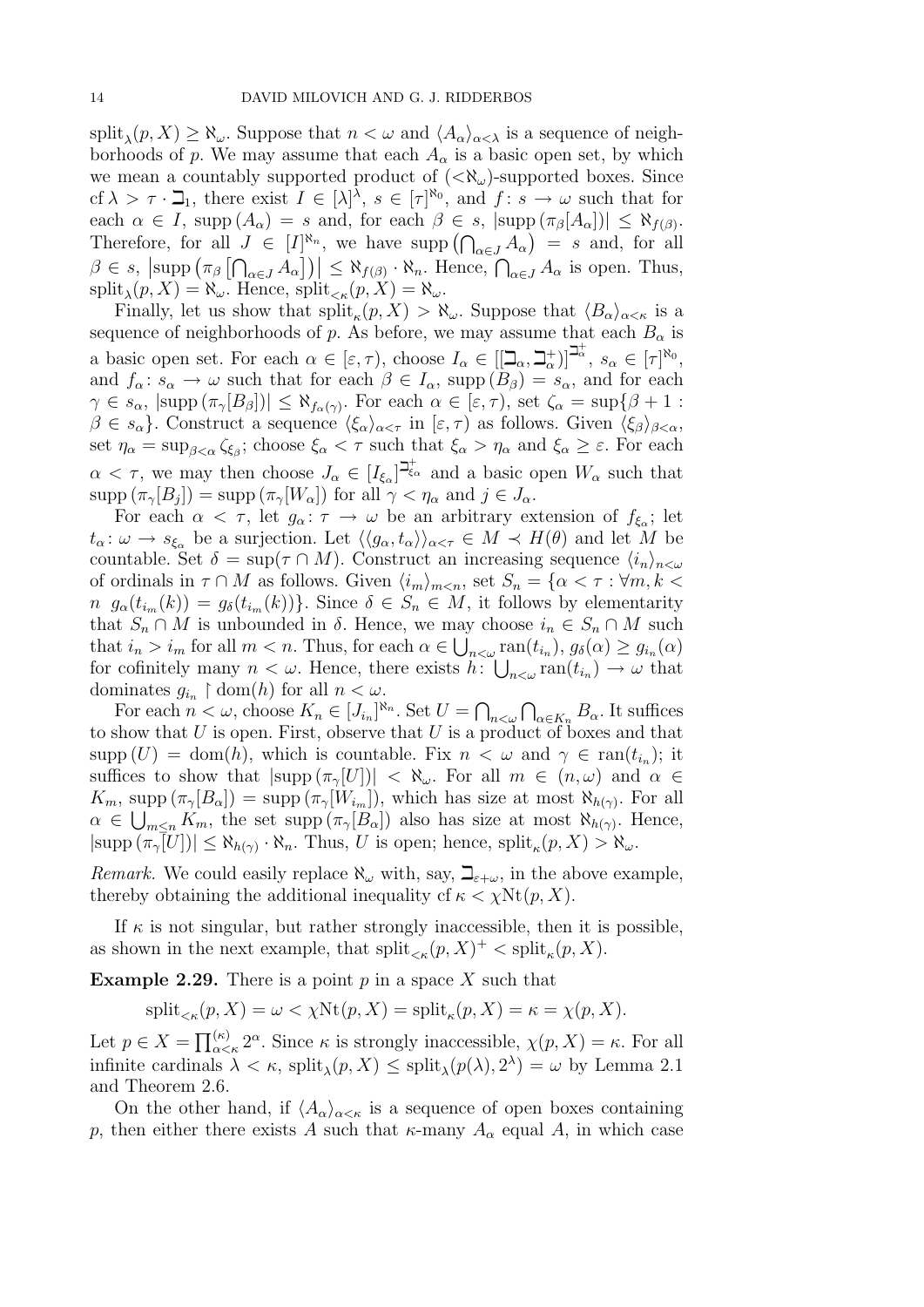$\langle A_{\alpha}\rangle_{\alpha<\kappa}$  is not  $\kappa$ -splitting, or, since  $\kappa$  is strongly inaccessible, we may thin out the sequence such that  $\langle \zeta_\alpha \rangle_{\alpha < \kappa}$ , where  $\zeta_\alpha = \sup(\text{supp } (A_\alpha))$ , is an increasing sequence. Assuming the latter holds,  $\langle A_{\alpha}\rangle_{\alpha<\kappa}$  is  $\kappa$ -splitting. Let us show that  $\langle A_{\alpha}\rangle_{\alpha\leq\kappa}$  is not  $\lambda$ -splitting for any  $\lambda<\kappa$ . So, fix  $\lambda<\kappa$ . We may assume that each  $A_{\alpha}$  is a product of finitely supported boxes.

By taking the union of an appropriate elementary chain, construct  $M \prec$  $H(\theta)$  such that  $\langle A_{\alpha}\rangle_{\alpha<\kappa} \in M$ ,  $\kappa\cap M \in \kappa$ , and  $cf(\kappa\cap M) = \lambda^+$ . Set  $\delta = \kappa\cap M$ . For each  $\alpha < \delta$ , set

$$
S(\alpha) = \{ \gamma < \kappa : \forall \beta \leq \alpha \, \supp \left( \pi_{\beta}[A_{\gamma}] \right) = \sup \left( \pi_{\beta}[A_{\delta}] \right) \}.
$$

Since  $\kappa$  is a strong limit cardinal, we have  $\mathcal{P}(x) \subseteq M$  for all  $x \in [H(\theta)]^{<\kappa} \cap$ M. Hence,  $S(\alpha) \in M$  for all  $\alpha < \delta$ . Moreover,  $S(\alpha) \nsubseteq M$  because  $\delta \in S(\alpha)$ ; hence,  $|S(\alpha)| = \kappa$ . By elementarity,  $S(\alpha) \cap \delta$  is cofinal in  $\delta$ , and so is  $\langle \zeta_\alpha \rangle_{\alpha < \delta}$ .

Let us construct an increasing sequence  $\langle \gamma_i \rangle_{i \leq \lambda^+}$  in  $\delta$  as follows. Given  $i < \lambda^+$  and  $\langle \gamma_j \rangle_{j \leq i}$ , set  $\alpha_i = \sup_{j \leq i} \zeta_{\gamma_j}$ , which is less than  $\delta$ , and choose  $\gamma_i \in S(\alpha_i) \cap M$  such that  $\gamma_i > \gamma_j$  for all  $j < i$ . Next, set  $U = \bigcap_{i \leq \lambda^+} A_{\gamma_i}$ . It suffices to show that U is open. Set  $\eta = \sup(\text{supp}(U))$  and observe that  $\eta \notin \text{supp}(U)$ . Since  $\eta \leq \delta < \kappa$ , it suffices to show that, for all  $\beta < \eta$ , supp  $(\pi_{\beta}[U])$  is finite. Fix  $\beta < \eta$  and choose the least  $i < \lambda^+$  satisfying  $\beta \leq \alpha_{i+1}$ . We then have supp  $(\pi_\beta[U]) = \text{supp} (\pi_\beta[A_{\gamma_i}]) \cup \text{supp} (\pi_\beta[A_\delta]),$ which is finite.

Question 2.30. Can Example 2.29 be modified so as to obtain

$$
\mathrm{split}_{\leq\kappa}(p,X)=\omega<\chi\mathrm{Nt}(p,X)=\mathrm{split}_{\kappa}(p,X)=\kappa=\chi(p,X).
$$

with  $\kappa$  merely weakly inaccesible?

**Theorem 2.31.** If  $p \in Y$ , Y is a dense subspace of a  $T_3$  space X, and  $\kappa$  is an infinite cardinal, then  $\text{split}_{\kappa}(p, X) = \text{split}_{\kappa}(p, Y)$ .

*Proof.* Let  $\lambda$  be an infinite cardinal not exceeding  $\kappa$ , let  $I \in [\kappa]^{\lambda}$ , let  $\langle A_{\alpha} \rangle_{\alpha \leq \kappa}$ be a sequence of regular open X-neighborhoods of p, and let  $\langle B_{\alpha}\rangle_{\alpha<\kappa}$  be a sequence of open Y-neighborhoods of p. If  $p \in U \subseteq \bigcap_{\alpha \in I} \text{int}_X cl_X B_\alpha$  and U is open in X, then  $p \in U \cap Y \subseteq \bigcap_{\alpha \in I} B_{\alpha}$ . Therefore,  $\text{split}_{\kappa}(p, X) \leq$  $\text{split}_{\kappa}(p, Y)$ . If  $p \in V \subseteq \bigcap_{\alpha \in I} (A_{\alpha} \cap Y)$  and V is open in Y, then  $p \in$  $\text{int}_X \text{cl}_X V \subseteq \bigcap_{\alpha \in I} A_\alpha$ . Therefore,  $\text{split}_\kappa(p, Y) \leq \text{split}_\kappa(p, X)$ .

Corollary 2.32. If  $p \in Y$  and Y is a dense subspace of a  $T_3$  space X, then  $\chi \text{Nt}(p, X) = \chi \text{Nt}(p, Y).$ 

*Proof.* Observe that  $\chi(p, X) = \chi(p, Y)$  and apply Theorem 2.31.

Remark. By the Theorem 2.31 and its above corollary, since all of our example spaces in this section are  $T_{3.5}$ , they can be compactified without changing any of the relevant splitting numbers, characters, and local Noetherian types.

#### 3. Applications to power homogeneous compacta

**Definition 3.1.** Let U be an open neighborhood of a set K in a product space. We say that  $U$  is a *simple* neighborhood of  $K$  if, for every open  $V$ satisfying  $K \subset V \subset U$ , we have supp  $(U) \subset \text{supp}(V)$ .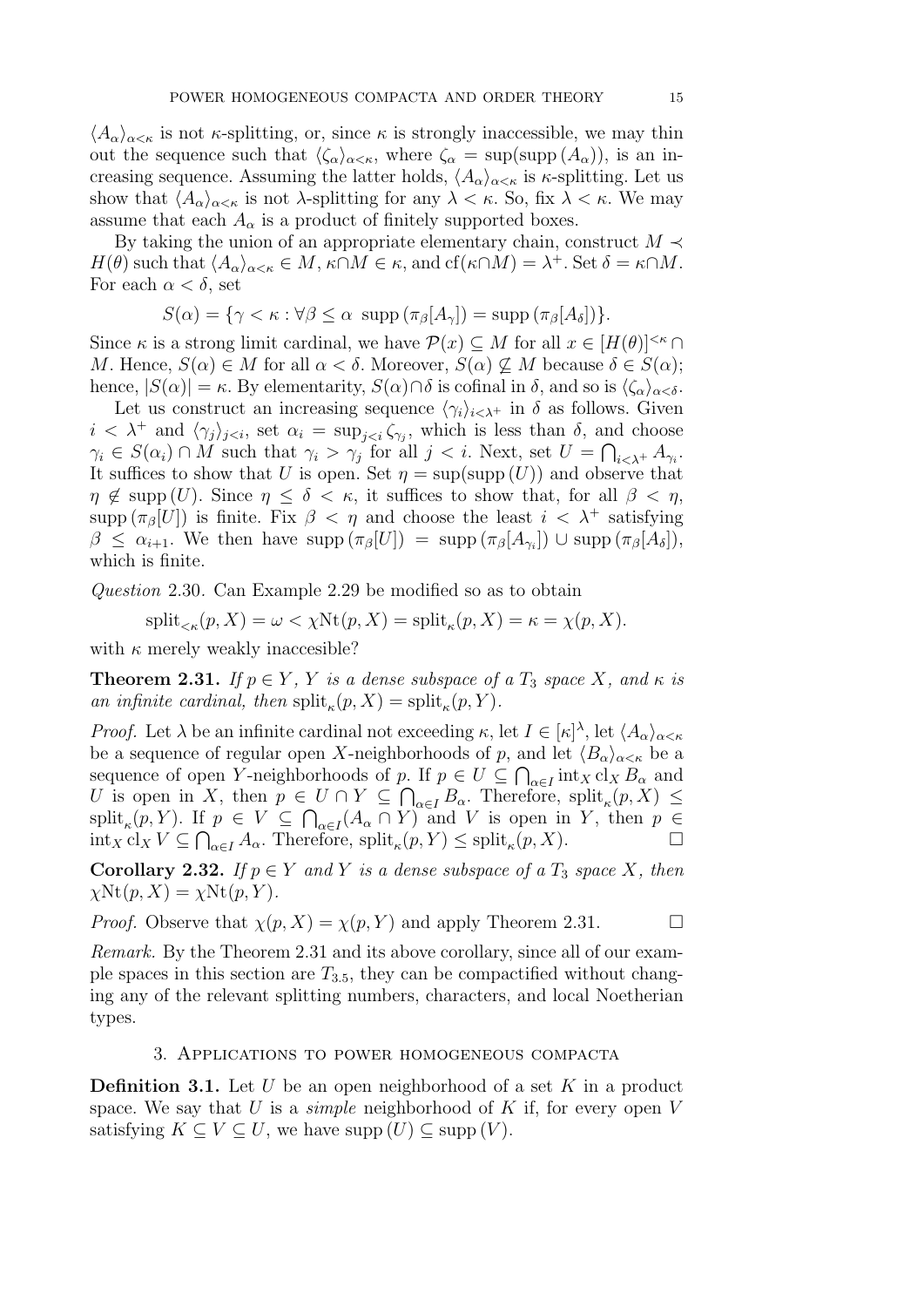$\prod_{i\in I} X_i$  and  $U$  is an open neighborhood of  $K,$  then  $K$  has a finitely supported **Lemma 3.2.** If K is a compact subset of a compact product space  $X =$ simple neighborhood that is contained in U.

*Proof.* Set  $\sigma = \text{supp}(U)$ . By the compactness of K, we may shrink U such that  $\sigma$  is finite. Hence, we may further shrink U until it is minimal in the sense that if V is open and  $K \subseteq V \subseteq U$ , then supp (V) is not a proper subset of  $\sigma$ . Suppose that V is open and  $K \subset V \subset U$ ; set  $\tau = \text{supp}(V)$ . It then suffices to show that  $\sigma \subseteq \tau$ . Suppose that  $p \in K$ ,  $q \in X$ , and  $\pi^I_{\sigma \cap \tau}(p)$ Then sumes to show that  $\theta \leq t$ . Suppose that  $p \in \Lambda$ ,  $q \in \Lambda$ , and  $\pi_{\sigma \cap \tau}(p) = \pi_{\tau}(q)$ . Set  $r = (p \restriction \tau) \cup q \restriction (I \setminus \tau)$ . We then have  $\pi_{\tau}^{I}(r) = \pi_{\tau}^{I}(p)$ , so  $r \in$  $V \subseteq U$ . Moreover,  $\pi^I_\sigma(q) = \pi^I_\sigma(r)$ , so  $q \in U$ . Thus,  $(\pi^I_{\sigma \cap \tau})^{-1} [\pi^I_{\sigma \cap \tau}[K]] \subseteq U$ . By the Tube Lemma, there is an open W such that  $K \subseteq W \subseteq U$  and supp  $(W) \subseteq \sigma \cap \tau$ . By minimality of U, the set  $\sigma \cap \tau$  is not a proper subset of  $\sigma$ ; hence,  $\sigma \subseteq \tau$ .

#### Definition 3.3.

- Let  $Aut(X)$  denote the group of autohomeomorphisms of X.
- Let  $C(X)$  denote the algebra of real-valued continuous functions on  $X$ .

**Lemma 3.4.** Suppose  $\kappa$  is a regular uncountable cardinal and I is a set and  $X = \prod_{i \in I} X_i$  is a compactum and  $p \in X$  and  $h \in Aut(X)$  and  $\text{split}_{\kappa}(p(i), X_i) \geq \aleph_1$  for all  $i \in I$ . Further suppose  $\{C(X), p, h\} \subseteq M \prec$  $H(\theta)$  and  $\kappa \cap M \in \kappa + 1$ . We then have

$$
\operatorname{supp}\left(h\left[\left(\pi_{I\cap M}^I\right)^{-1}\left[\left\{\pi_{I\cap M}^I(p)\right\}\right]\right]\right)\subseteq M.
$$

*Proof.* For each  $i \in I$ , let  $\mathcal{U}_i$  denote the set of open neighborhoods of  $p(i)$ . For each  $U \in \mathcal{U}_i$ , let  $V(U, i)$  be a finitely supported simple neighborhood of  $h\left[\pi_i^{-1}\right]$  $\left[\prod_{i=1}^{n} \left\{p(i)\right\}\right]$  that is contained in  $h\left[\pi_i^{-1}\right]$  $i_i^{-1}[U]$  (using Lemma 3.2); set  $\sigma(U, i) = \text{supp}(V(U, i))$ . By elementarity, we may assume that the map V is in M, so  $\sigma \in M$  too. Let  $W(U, i)$  be an open neighborhood of  $p(i)$  such that  $\pi_i^{-1}$  $i^{-1}[W(U,i)] \subseteq h^{-1}[V(U,i)].$ 

Fix  $j \in I$ . Suppose  $\left| \bigcup_{U \in \mathcal{U}_j} \sigma(U,j) \right| \geq \kappa$ . There then exists  $\langle U_\alpha \rangle_{\alpha < \kappa} \in \mathcal{U}_j^{\kappa}$  $\overline{\phantom{a}}$ such that  $\sigma(U_{\alpha},j) \nsubseteq \sigma(U_{\beta},j)$  for all  $\beta < \alpha < \kappa$ . Fix  $E \in [\kappa]^{\omega}$  and an open neighborhood H of  $h\left[\pi_i^{-1}\right]$  $j^{-1}[\{p(j)\}]$  with finite support  $\tau$ . Choose  $\alpha \in E$  such that  $\sigma(U_{\alpha},j) \nsubseteq \tau$ . By simplicity,  $H \nsubseteq V(U_{\alpha},j)$ . Thus,  $h \left[ \pi_i^{-1} \right]$  $\mathcal{I}_j^{-1}[\{p(j)\}]\nsubseteq$  $\int_{\alpha \in E} V(U_{\alpha}, j)$ ; hence,

$$
\pi_j^{-1}[\{p(j)\}] \nsubseteq \text{int} \bigcap_{\alpha \in E} h^{-1}\left[V(U_\alpha, j)\right] \supseteq \text{int} \bigcap_{\alpha \in E} \pi_j^{-1}\left[W(U_\alpha, j)\right];
$$

hence,  $p(j) \notin \text{int} \bigcap_{\alpha \in E} W(U_\alpha, j)$ . Since E was arbitrary,  $\{W(U_\alpha, j) : \alpha < \kappa\}$ is  $\omega$ -splitting at  $p(j)$ , in contradiction with  $\text{split}_{\kappa}(p(j), X_j) \geq \aleph_1$ . Thus,

 $\overline{1}$ 

$$
\left|\bigcup_{U\in\mathcal{U}_j}\sigma(U,j)\right|<\kappa.
$$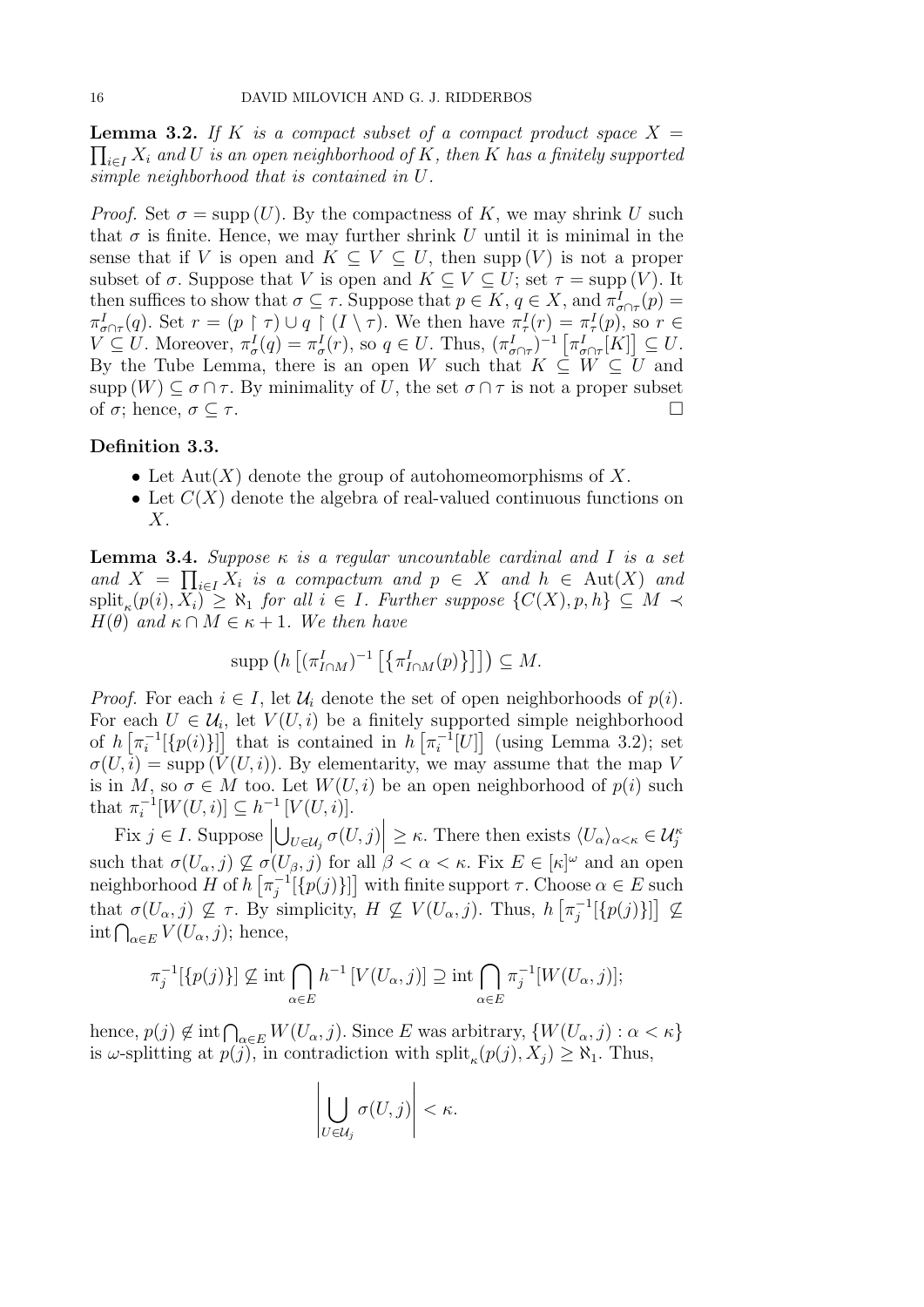Hence, for each  $i \in I \cap M$ , we have  $\bigcup_{U \in \mathcal{U}_i} \sigma(U, i) \in [I]^{<\kappa} \cap M \subseteq \mathcal{P}(M)$ ; hence,

$$
\operatorname{supp}\left(h\left[\left(\pi_{I\cap M}^{I}\right)^{-1}\left[\left\{\pi_{I\cap M}^{I}(p)\right\}\right]\right]\right)\subseteq\bigcup_{i\in I\cap M}\bigcup_{U\in\mathcal{U}_{i}}\sigma(U,i)\subseteq M
$$

as desired.  $\square$ 

The following theorem is a more precise version of Lemma 1.6.

**Theorem 3.5** ([15, Theorem 5.2]). Let X be a compactum and  $\kappa$  an infinite cardinal. Suppose  $\pi \chi(p, X) \geq \kappa$  for all  $p \in X$ . We then have  $\text{split}_{\kappa}(p, X) =$  $\omega$  for some  $p \in X$ .

**Corollary 3.6.** Let X be a compactum and  $\kappa$  an infinite cardinal. Suppose F is a closed subset of X and  $\chi(F, X) < \kappa$  and  $\pi \chi(p, X) \geq \kappa$  for all  $p \in F$ . We then have  $split_{\kappa}(p, X) = \omega$  for some  $p \in F$ .

*Proof.* Since  $\pi \chi(p, X) \leq \pi \chi(p, F) \chi(F, X)$  for all  $p \in F$ , we have  $\pi \chi(p, F) \geq$  $\kappa$  for all  $p \in F$ . Apply Theorem 3.5 to F.

The following theorem is an easy generalization of Ridderbos' Lemma 2.2 in [20].

**Theorem 3.7.** Suppose X is a power homogeneous Hausdorff space,  $\kappa$  is a regular uncountable cardinal, and D is a dense subset of X such that  $\pi \chi(d, X) < \kappa$  for all  $d \in D$ . We then have  $\pi \chi(p, X) < \kappa$  for all  $p \in X$ .

**Theorem 3.8.** Let  $\kappa$  be a regular uncountable cardinal, X be a power homogeneous compactum, and D be a dense subset of X of size less than  $\kappa$ . Suppose split<sub>k</sub> $(d, X) \geq \aleph_1$  for all  $d \in D$ . We then have split<sub>k</sub> $(p, X) =$  $\text{split}_{\kappa}(q, X) \text{ for all } p, q \in X. \text{ Moreover, } \pi w(X) < \kappa.$ 

*Proof.* Let us first show that  $\text{split}_{\kappa}(p, X) = \text{split}_{\kappa}(q, X)$  for all  $p, q \in X$ . Fix  $p, q \in X$  such that  $\text{split}_{\kappa}(p, X) \geq \aleph_1$  and  $\text{split}_{\kappa}(q, X) = \min_{x \in X} \text{split}_{\kappa}(x, X)$ . It then suffices to show that that  $\text{split}_{\kappa}(p, X) = \text{split}_{\kappa}(q, X)$ . By Lemmas 2.1 and 2.12, it suffices to show that there exist  $A \in [I]^{<\kappa}$  and  $f: X^A \to X^A$ such that  $f(\Delta_A(p)) = \Delta_A(q)$  and f is continuous at  $\Delta_A(p)$  and open at  $\Delta_A(p)$ . Choose I and  $h \in \text{Aut}(X^I)$  such that  $h(\Delta_I(p)) = h(\Delta_I(q))$ . Fix  $M \prec H(\theta)$  such that  $|M| \leq \kappa$ ,  $\kappa \cap M \in \kappa$ , and  $\{C(X), D, h, p\} \subseteq M$ . Set  $A = I \cap M$  and  $Y = X^A \times \{p\}^{I \setminus A} \cong X^A$ . Set  $f = \pi_A^I \circ (h \upharpoonright Y)$ , which is continuous. Since  $f(\Delta_I(p)) = \Delta_A(q)$ , it suffices to show that f is open at  $\Delta_I(p)$ .

Fix a closed neighborhood  $C \times \{p\}^{I \setminus A}$  of  $\Delta_I (p)$  in Y. By the Tube Lemma and Lemma 3.4, there is an open neighborhood U of  $\Delta_A(q)$  in  $X^A$  such that  $(\pi_A^I)^{-1}U \subseteq h[(\pi_A^I)^{-1}[C]]$ . Hence, it suffices to show that  $U \subseteq f$   $[C \times \{p\}^{I \setminus A}]$ . Set

$$
E = \bigcup \{ D^{\sigma} \times \{p\}^{I \setminus \sigma} : \sigma \in [I]^{<\omega} \}
$$

and  $Z = \pi_A^I [E] \times \{p\}^{I \setminus A} = E \cap M$ . We then have  $\pi_A^I [Z]$  is dense in  $X^A$ . Fix  $z \in \pi_A^I[Z] \cap U$ . By Lemma 3.4 applied to  $h^{-1}$  and  $z \cup \Delta_{I \setminus A}(p)$ , we have  $\text{supp}\left(h^{-1}\left[(\pi_A^I)^{-1}[\{z\}\right]\right]\right)\subseteq A;$  hence, for all  $x\in \pi_A^I\left[h^{-1}\left[(\pi_A^I)^{-1}[\{z\}\right]\right]\right]\subseteq$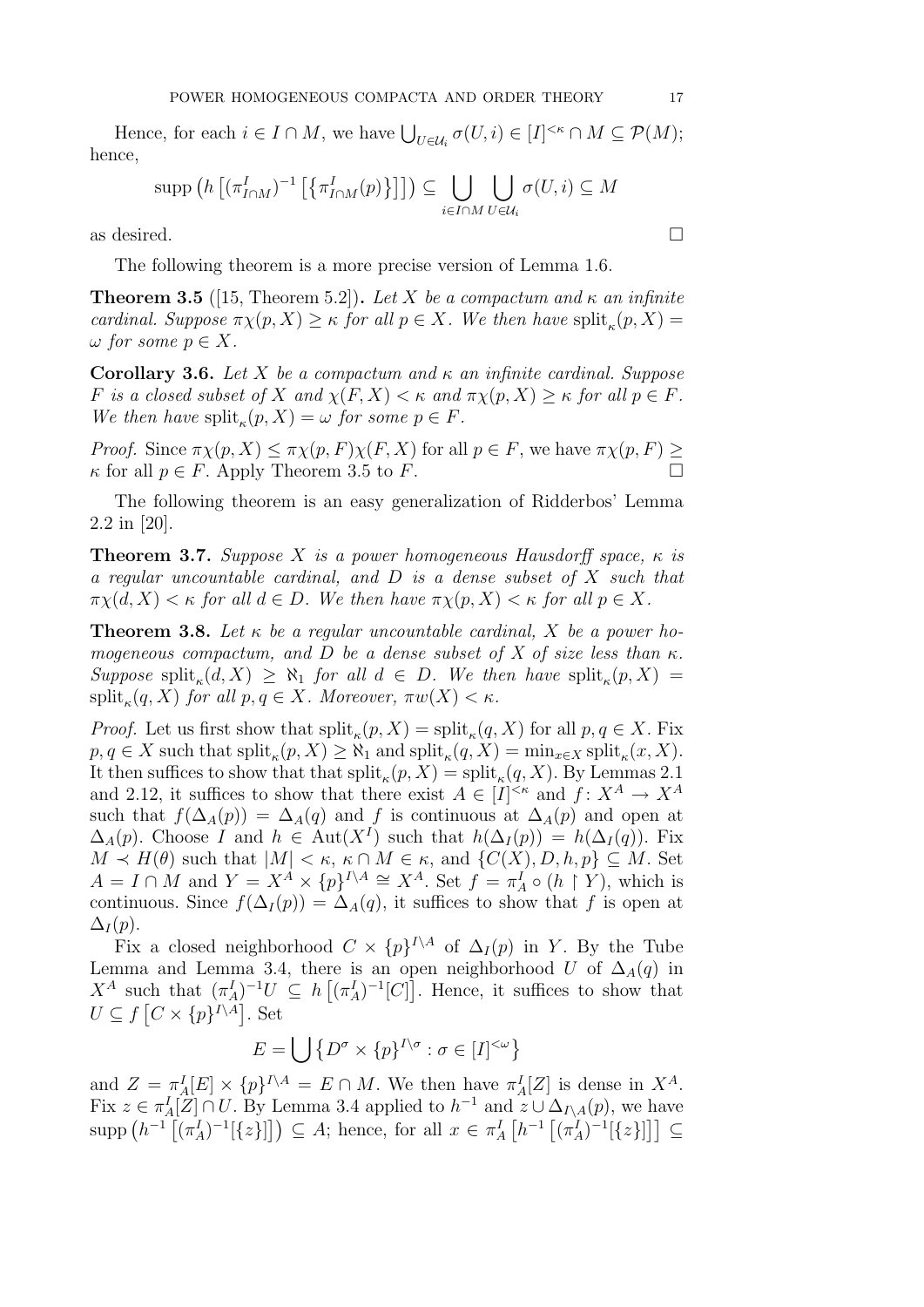C, we have  $f(x \cup \Delta_{I\setminus A}(p)) = z$ . Thus,  $\pi_A^I[Z] \cap U \subseteq f[C \times \{p\}^{I\setminus A}]$ . Hence,  $U \subseteq f \left[ C \times \{ p \}^{I \setminus A} \right] = f \left[ C \times \{ p \}^{I \setminus A} \right].$ 

Thus,  $\text{split}_{\kappa}(p, X) = \text{split}_{\kappa}(q, X) \geq \aleph_1$  for all  $p, q \in X$ . By Corollary 3.6, X has no closed  $G_{\delta}$  subset K for which  $\pi \chi(p, X) \geq \kappa$  for all  $p \in K$ . Hence, X has no open subset U for which  $\pi \chi(p, X) \geq \kappa$  for all  $p \in U$ . By Theorem 3.7,  $\pi \chi(p, X) < \kappa$  for all  $p \in X$ . Hence,  $\pi w(X) \leq \sum_{d \in D} \pi \chi(d, X) < \kappa$ .

Corollary 3.9. Let D be a dense subset of a power homogeneous compactum X and let  $\kappa$  be a regular uncountable cardinal. Suppose  $\max_{p\in X} \chi(p, X) = \kappa$ ,  $|D| < \kappa$ , and  $\chi \text{Nt}(d, X) \geq \aleph_1$  for all  $d \in D$ . We then have  $\pi w(X)$  $\chi(p, X) = \kappa$  and  $\chi \text{Nt}(p, X) = \chi \text{Nt}(X)$  for all  $p \in X$ .

*Proof.* Each  $d \in D$  either has character  $\kappa$ , in which case split<sub> $\kappa$ </sub> $(d, X)$  =  $\chi \text{Nt}(d, X) \geq \aleph_1$ , or it has character less than  $\kappa$ , in which case

$$
\mathrm{split}_{\kappa}(d, X) = \kappa^+ \ge \aleph_1.
$$

By Theorem 3.8,  $\text{split}_{\kappa}(p, X) = \text{split}_{\kappa}(q, X)$  for all  $p, q \in X$  and  $\pi w(X) < \kappa$ . If split<sub> $\kappa$ </sub>(X) =  $\kappa^+$ , then no point of X has character  $\kappa$ , which is absurd. Hence, split<sub> $\kappa$ </sub> $(X) \leq \kappa$ ; hence, every point of X has character at least  $\kappa$ ; hence, every point has character  $\kappa$ ; hence,  $\chi \text{Nt}(p, X) = \text{split}_{\kappa}(X)$  for all  $p \in X$ .

Corollary 3.10 (GCH). There do not exist X, D, and  $\kappa$  as in the previous corollary. Hence, if X is a power homogeneous compactum and  $\max_{p\in X} \chi(p, X) =$ cf  $\chi(X) > d(X)$ , then there is a nonempty open  $U \subseteq X$  such that  $\chi \text{Nt}(p, X) =$  $\omega$  for all  $p \in U$ .

*Proof.* Seeking a contradiction, suppose X, D, and  $\kappa$  are as in the previous corollary. By Proposition 2.1 of [20],  $2^{x(Y)} \leq 2^{\pi x(Y)c(Y)}$  for every power homogeneous compactum Y. Hence, by GCH,  $\kappa \leq \pi \chi(X)c(X)$ . Since  $\pi \chi(X) \leq$  $\pi w(X) < \kappa$ , it follows that  $\kappa \leq c(X)$ . Hence,  $\kappa \leq c(X) \leq \pi w(X) < \kappa$ , which is absurd.  $\Box$ 

### **REFERENCES**

- [1] A. V. Arhangel'skii, *Homogeneity of powers of spaces and the character*, Proc. Amer. Math. Soc., 133 (2005), no. 7, 2165–2172.
- [2] A. V. Arhangel'skiı̆, J. van Mill and G. J. Ridderbos, A new bound on the cardinality of power homogeneous compacta, Houston Journal of Mathematics 33 (2007), 781– 793.
- [3] H. Bennett and D. Lutzer, Ordered spaces with special bases, Fund. Math. 158 (1998), 289–299.
- [4] N. A. Carlson and G. J. Ridderbos, *Partition relations and power homogeneity*, Top. Proc. 32 (2008), 115-124.
- [5] E. K. van Douwen, Nonhomogeneity of products of preimages and  $\pi$ -weight. Proc. Amer. Math. Soc. 69 (1978), no. 1, 183–192.
- [6] A. Dow, E. Pearl, Homogeneity in powers of zero-dimensional rst-countable spaces, Proc. Amer. Math. Soc. 125 (1997), 2503–2510.
- [7] R. Engelking, General Topology, Heldermann-Verlag, Berlin, 2nd ed., 1989.
- [8] I. Juhász, Cardinal functions in topology—ten years later, Mathematical Centre Tracts 123, Mathematisch Centrum, Amsterdam, 1980.